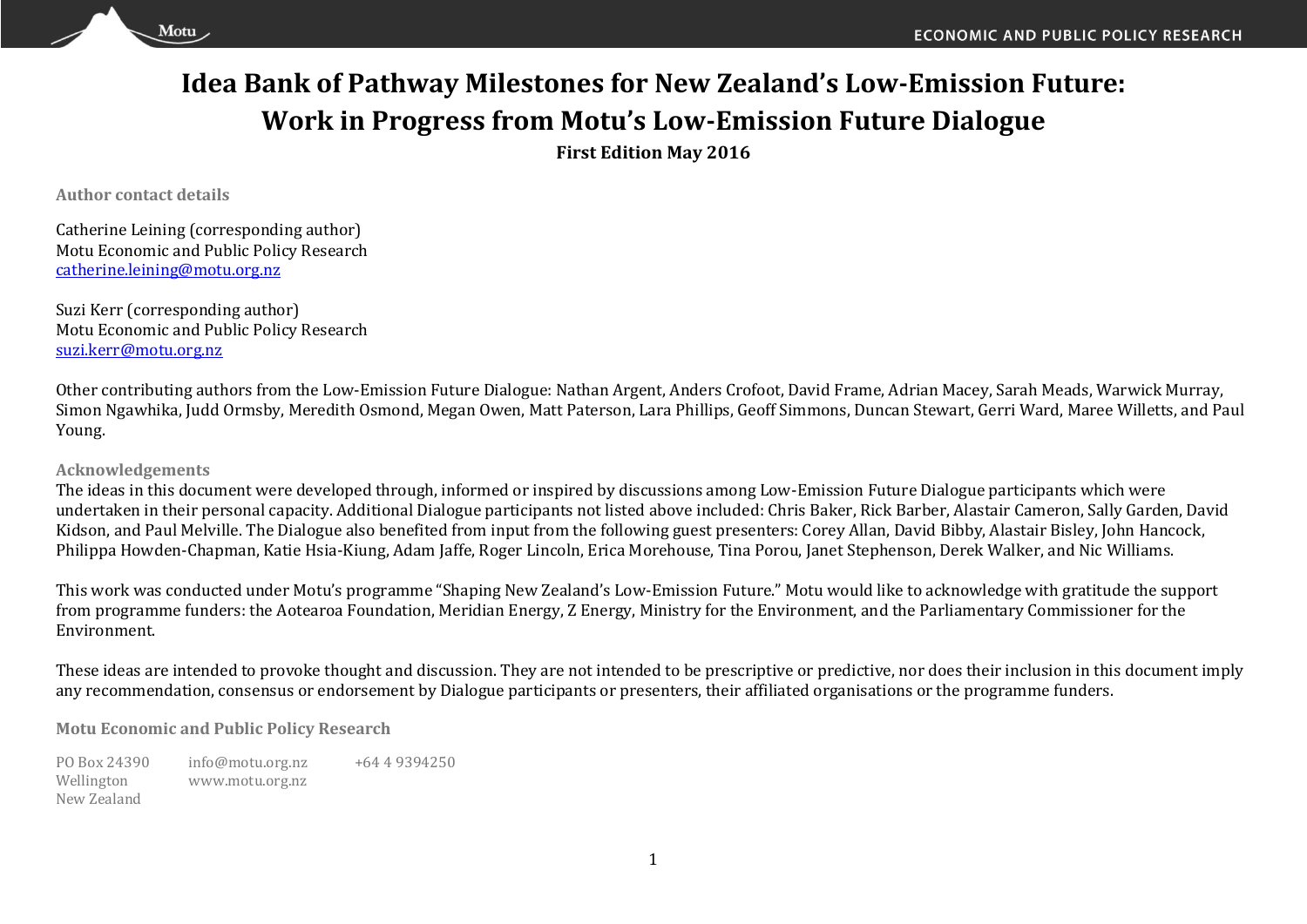### **Introduction**

Motu.

From May 2014 through February 2016, Motu Economic and Public Policy Research convened a group of about 20 cross-sector stakeholders to explore pathways to achieving zero net greenhouse gas (GHG) emissions in New Zealand. Participants engaged in their personal capacity, not as organisational or sector representatives. The Motu Note entitled *New Zealand's Low[-Emission Future: Transformational Pathways](http://motu.nz/our-work/environment-and-resources/emission-mitigation/shaping-new-zealands-low-emissions-future/new-zealands-low-emission-future-transformational-pathways-to-2050/)* presents a synthesis of ideas that emerged during the course of nine meetings of the Low-Emission Future Dialogue. **More detailed ideas that emerged from the process are captured in this "idea bank" document, which is offered in the spirit of sparking discussion, not as recommendations.** 

Dialogue participants recognised that other experts were already conducting technical and economic assessment of New Zealand's mitigation options, and sought to complement that effort by exploring what changes across society could help to turn such options into reality. Any number of pathways could deliver a zero-net-emission future for New Zealand. Participants applied a backcasting process to translate a broad **vision** for a thriving zero-net-emission economy into a range of potential **sectoral characteristics** (see Table 1) that would underpin that economy. The adaptive pathway choices made by government, business and civil society in conjunction with external change drivers will determine the balance of characteristics that eventuates. Each of these sector characteristics will require the achievement of **milestones** that can be organised into four categories: technology, policy and regulation, business, and behaviour. In turn, each milestone will be supported by the **actions** of specific sector actors.

This document presents a preliminary "idea bank" of potential pathway milestones (see Table 2) that might help with achieving the sectoral visions for stationary energy, land transport and agriculture. These ideas resulted from a series of creative brainstorming sessions by Dialogue participants with a range of interests and expertise. They have not been listed in chronological order or prioritised. Some may be interdependent and others mutually exclusive. While some may already be underway or show significant potential, others may not be technically, economically, or socially feasible or may be undesirable for other reasons. Some may only be remote possibilities. Individual Dialogue participants may not agree with many of these ideas.

We invite sector experts to work with us to assess these potential milestones, suggest which milestones could be deleted or added, and explore how these milestones could be achieved through practical actions by specific actors. At all stages of this review process, Dialogue members encourage others to take up the most promising ideas and run with them.

2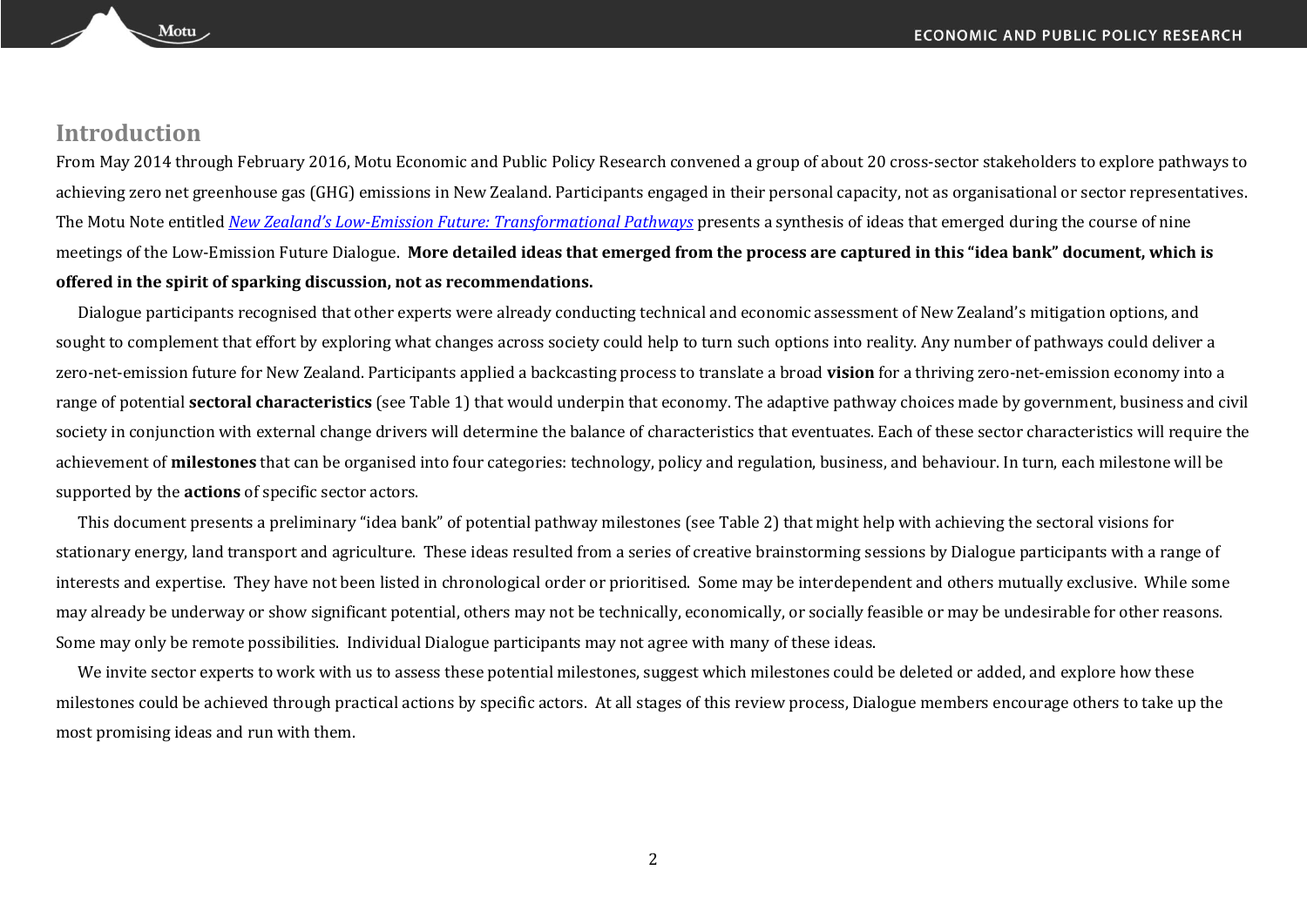Table 1: Possible sector characteristics in a low-emission future

| <b>Sector category</b>             | <b>Sector characteristics</b>                                                                                                                  |  |
|------------------------------------|------------------------------------------------------------------------------------------------------------------------------------------------|--|
|                                    | Stationary energy vision: NZers have access to secure, resilient and affordable zero-net-emission energy to power their homes and businesses.  |  |
|                                    | Utilities supply (nearly) 100% renewable generation.                                                                                           |  |
|                                    | Distributed renewable generation (DRG) displaces (some) utility generation.                                                                    |  |
| <b>Electricity and heat supply</b> | Heat for industrial production and buildings (primarily) is produced with renewable electricity or other non-fossil fuels.                     |  |
|                                    | Emissions from fossil fuel or biomass combustion are removed by CCS.                                                                           |  |
|                                    | Disruptive technology transforms the supply of power and/or heat.                                                                              |  |
| Electricity and heat demand 6.     | Enhanced energy efficiency and conservation generates multiple benefits.                                                                       |  |
|                                    | Disruptive technology transforms demand for power and/or heat.<br>7.                                                                           |  |
|                                    | Land transport vision: NZ's land transport system ensures efficient, resilient and affordable zero-net-emission mobility for people and goods. |  |
|                                    | Land transport is powered (primarily) by electricity.                                                                                          |  |
| Land transport fuel supply         | Land transport is powered (primarily) by biofuel (e.g. bioethanol, biodiesel, biogas [CBG, LBG]).                                              |  |
|                                    | 10. Disruptive technology transforms land transport energy supply.                                                                             |  |
| Vehicle fuel demand                | 11. Vehicle fuel efficiency increases significantly.                                                                                           |  |
| Passenger transport                | 12. Private motor vehicle use is heavily displaced by public, other shared or active transport modes.                                          |  |
| demand                             | 13. Private motor vehicle use is significantly reduced by urban planning and/or culture change.                                                |  |
| Freight transport demand           | 14. Freight mode shifts significantly from road to rail and shipping.                                                                          |  |
|                                    | 15. Freight transport demand declines significantly due to changes in technology or consumer demand.                                           |  |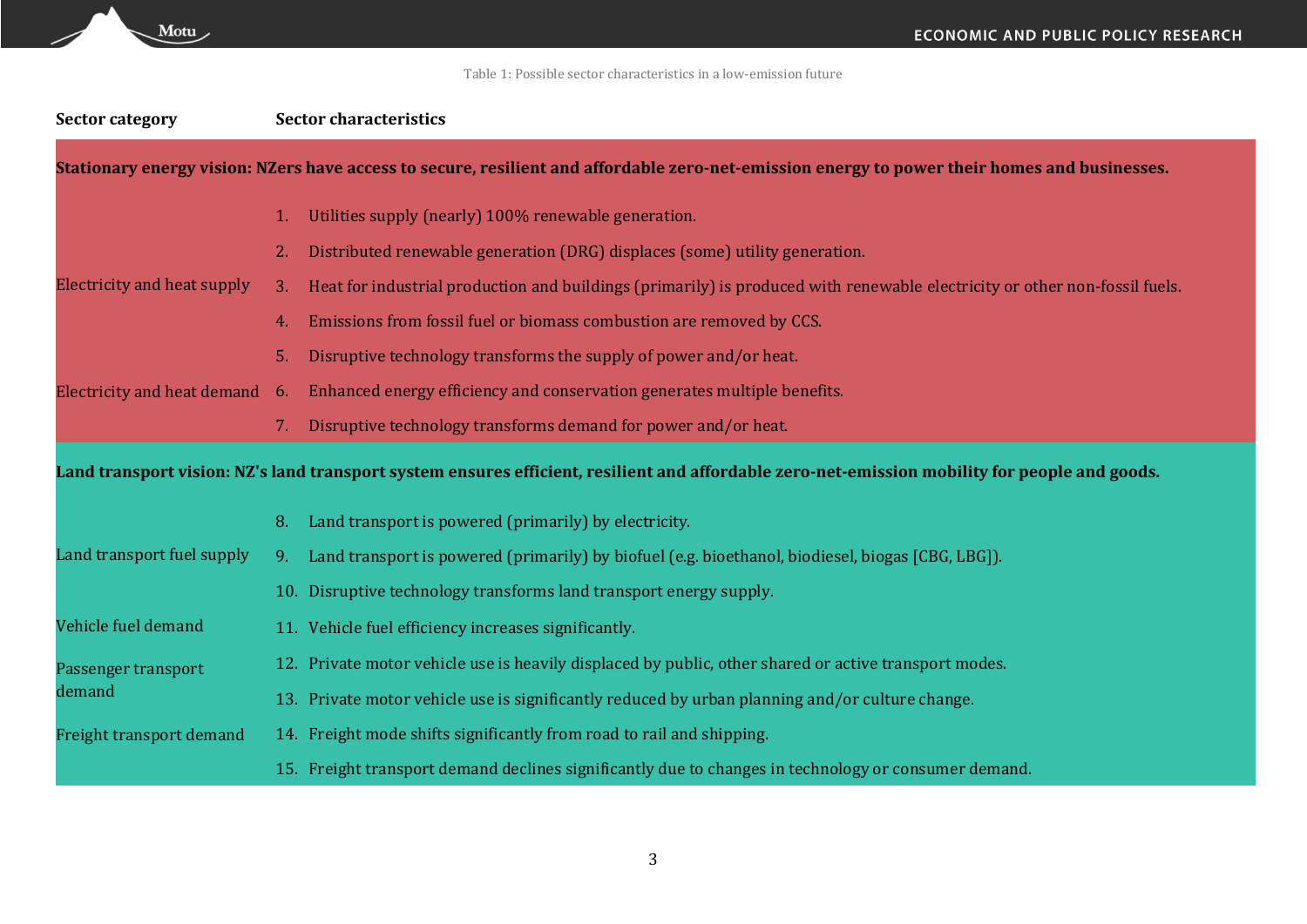| <b>Sector category</b>                                                                         | <b>Sector characteristics</b>                                                  |  |  |  |  |
|------------------------------------------------------------------------------------------------|--------------------------------------------------------------------------------|--|--|--|--|
| Agriculture vision: NZ operates a highly efficient, ultra-low-emission food production system. |                                                                                |  |  |  |  |
| Food supply                                                                                    | 16. NZ operates an ultra-GHG-efficient livestock sector.                       |  |  |  |  |
|                                                                                                | 17. NZ produces zero-CH4, low-N20 nutrition.                                   |  |  |  |  |
| Food demand                                                                                    | 18. NZ reduces food waste across the chain of food production and consumption. |  |  |  |  |
|                                                                                                | 19. Consumers demand low-emission food.                                        |  |  |  |  |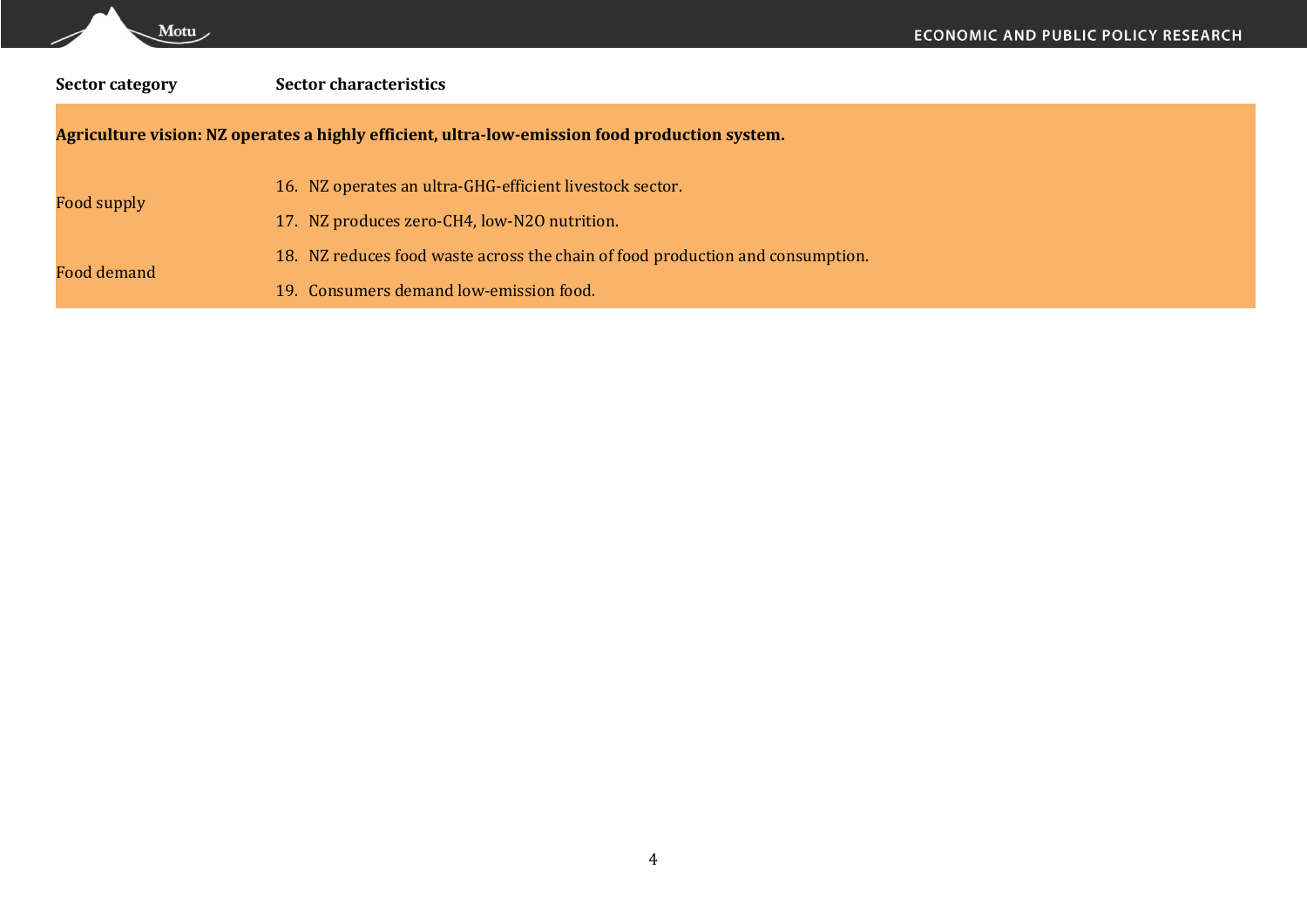### **0. Cross-cutting milestones**

Motu

- 1. Processes are put in place to support systematic scanning of international developments in technology and best practice.
- 2. NZ expands local R&D focused on local and globally valuable mitigation options where NZ has comparative research advantage.
- 3. New funds and technical support networks are established to enable experimentation with emerging technologies and infrastructure in the NZ context.
- **A. Technology milestones B. Policy/regulatory milestones C. Information, education and** 
	- 1. The NZ ETS is repositioned within a broader portfolio of policies and regulations supporting low-emission transformation.
	- 2. The NZ ETS is reformed to produce a rising emission price floor that transitions to the social cost of carbon.
	- 3. Financial mechanisms are created to reduce risk from long-term mitigation investments – including forestry.
	- 4. NZ ETS auction revenue is invested directly, and used to leverage private investment, in R&D, technology diffusion, infrastructure improvements, public education and behaviour change on mitigation, and managing distributional effects of mitigation policy.
	- 5. The government issues Green Bonds to help raise funds for major investments in infrastructure and technology.
	- 6. Central/local government consider whether there are climate implications in all decisions and apply a shadow social cost of carbon for all decisions relating to long-term planning and infrastructure with emission implications.
- **training**
- 1. Climate change mitigation is integrated into school curricula at all levels.
- 2. Training in the implementation of emerging technologies is provided across sectors.
- 3. Information on the performance and cost of emerging mitigation technologies and on the reliability of service providers is made widely available from reliable, independent sources.
- 4. Public awareness campaigns are used to shift values and social norms.

### **D. Stakeholder processes**

- 1. Cross-party support for NZ's lowemission development strategy enables policy continuity across election cycles and increases policy certainty for investors.
- 2. Multiple stakeholder processes operating at the sectoral and crosssectoral levels support pathway finding, problem solving and collaboration in implementing mitigation solutions.
- 3. Independent technical advice is provided to government on climate change mitigation targets and policies.
- 4. The 10 largest companies in each sector collaborate to develop voluntary emission reduction strategies and lead sectoral change.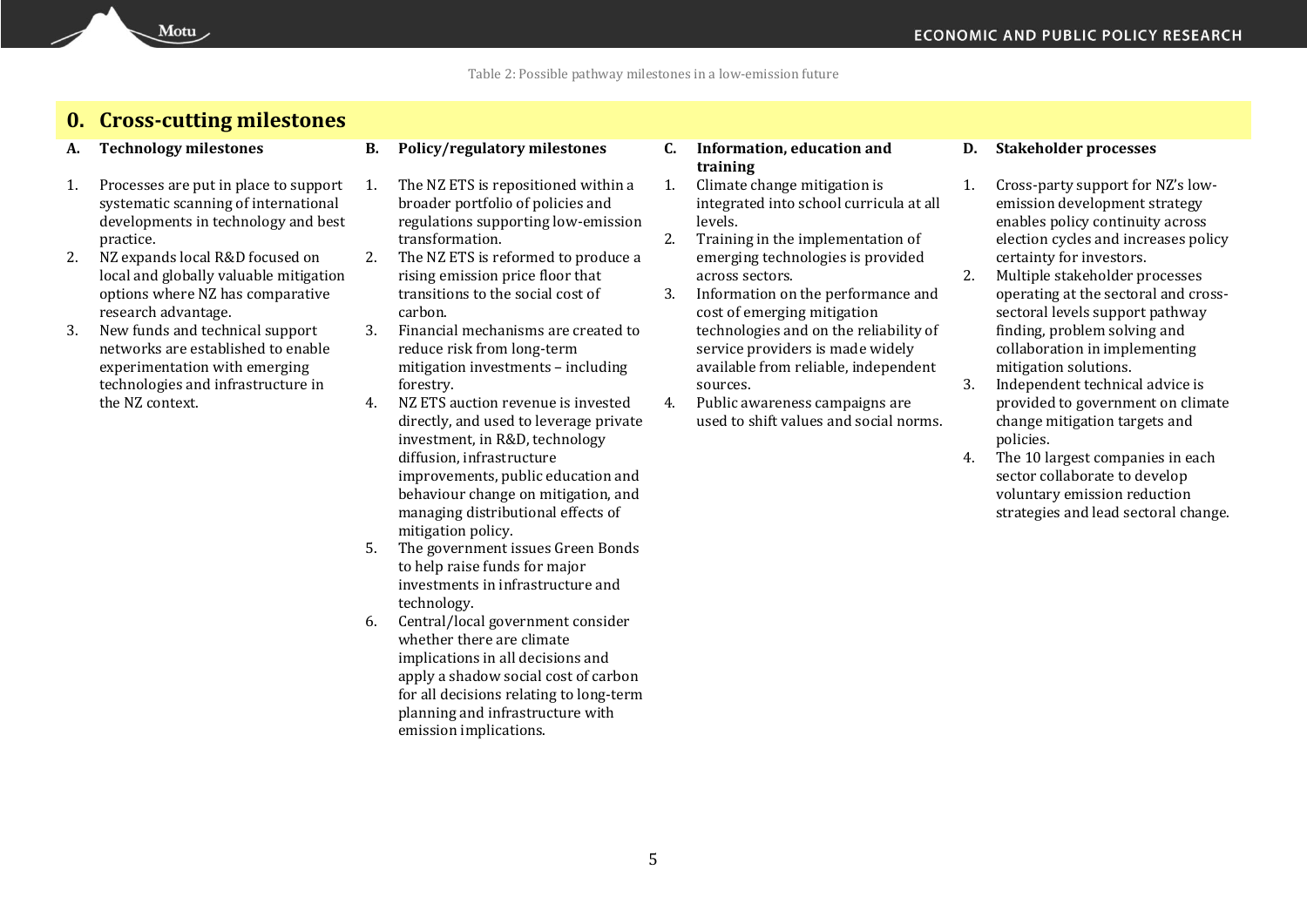# **1. Utilities supply (nearly) 100% renewable generation.**

Motu

- 1. Fast-response grid-scale batteries, pumped-hydro energy storage systems and/or electric vehicle batteries can ensure security of supply.
- 2. Improved transmission/distribution systems reduce losses and increase resilience to natural disasters.
- 3. Smart grid, smart meter, smart appliance and building monitoring technologies optimise the supply/ demand balance.
- 4. New renewable fuel sources become viable in New Zealand: ocean/tidal energy, utility-scale solar, hydrogen.
- **A. Technology milestones B. Policy and regulatory milestones C. Business milestones D. Behavioural milestones**
	- 1. Increased demand from population growth and electrification of transport and industrial heat is met by renewables.
	- 2. Backstop regulation is used to phase out natural gas (and prevent future coal use) for electricity generation.
	- 3. [What is needed for transmission and distribution?]
	- 4. Government provides funding and infrastructure investment to support diversification of renewable generation for security of supply.
	- 5. Public/private partnerships support generation over-build to cover security of supply.<sup>1</sup>
	- 6. Government stops subsidising mineral and gas exploration under cross-party agreement.
	- 7. Government supports R&D and pilot projects for ocean/tidal energy and utility-scale solar.
- 
- 1. Time-of-day pricing is used to improve peak load management and provide accurate emissions accounting to consumers.
- 2. Utilities collaborate with other sectors to support electrification of passenger and freight transport and industrial production.
- 3. [What is needed for transmission and distribution?]
- 4. New Zealand exports its expertise as a world leader in geothermal energy, ocean/tidal energy and grid management of renewable generation.
- 5. Green tech innovators/entrepreneurs develop new products and services supported by zero-net-emission electricity.
- 6. Electricity-intensive businesses move to New Zealand to benefit their carbon footprint.
- 7. Public/private partnerships are used to commercialise ocean/tidal and utility-scale solar energy.

- 1. In their power bill, consumers receive information about their electricity emissions and their rate of consumption relative to peers.
- 2. Consumers have price incentives and tools to shift electricity use to offpeak times, reducing peak demand.
- 3. Where feasible, building systems, appliances and EV charging systems are set by default to use electricity in off-peak times.
- 4. Communities support siting of new renewable generation.
- 5. Education and training programmes support the renewable generation industry.

 $\overline{a}$ 

<sup>&</sup>lt;sup>1</sup> Is this still relevant if technologies provide storage solutions?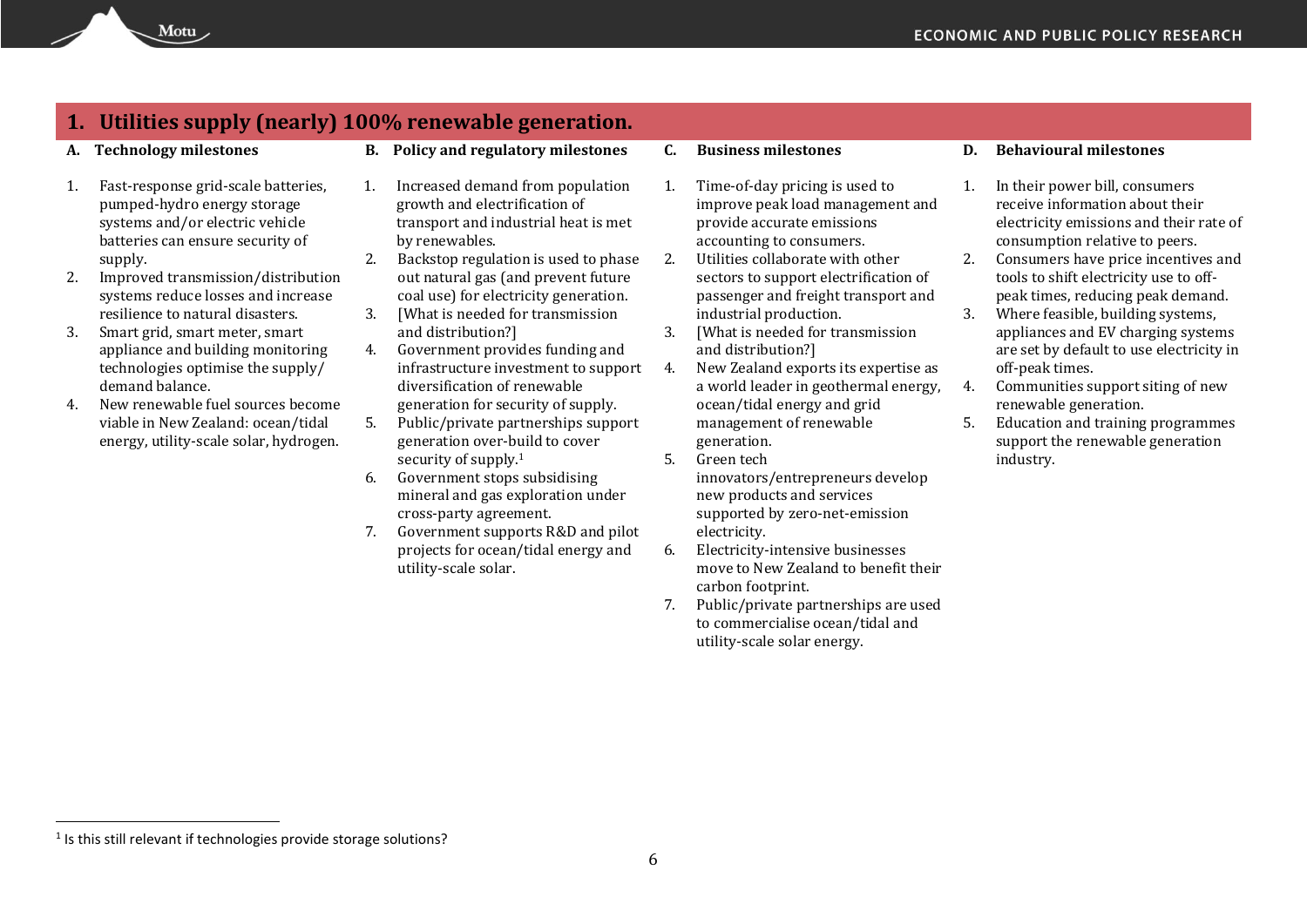### **2. Distributed renewable generation (DRG) displaces (some) utility generation.**

- 1. Advanced battery technologies ensure security of supply from DRG at the level of communities, facilities and/or buildings.
- 2. Advanced solar technologies support DRG in the New Zealand context.
- 3. Advanced DRG technologies become integrated with building design; new buildings generate their own energy as industry standard.
- 4. On-farm DRG technology supports efficient agriculture systems.
- 5. Improved metering and transmission/distribution systems ensure secure DRG load management and enable power sellback to the grid.
- **A. Technology milestones B. Policy and regulatory milestones C. Business milestones D. Behavioural milestones**
	- 1. Resource consent requirements are adapted to facilitate experimentation with emerging DRG technologies.
	- 2. DRG is adopted as an enduring policy solution to energy poverty for lowincome households.
	- 3. DRG is adopted as an enduring policy solution to improve energy-supply resilience to natural disasters.
	- 4. Government provides financial incentives to accelerate uptake of DRG (e.g. tax breaks, tariffs orsubsidies).
	- 5. Central/local government mandates integration of DRG into government buildings and social housing.
	- 6. Building codes mandate integration of DRG into all new residential and commercial buildings, and guide retrofitting of existing buildings.
	- 7. Under government regulation, utilities must enable consumers to sell surplus DRG back into the grid.
	- 8. Central and local governments collaborate on bulk purchases of DRG technologies at reduced prices.
- 
- 1. Energy performance contracting and financing mechanisms overcome the up-front cost barrier to DRG.
- 2. Utility, transmission and distribution 2. models change to support community-scale and farm-level DRG.
- 3. Community ownership models enable local residents to profit from investing in community-scale DRG.
- 4. Through business partnerships, DRG technologies are adapted and standardised to support EV charging.
- 5. Utilities provide reliable price incentives to consumers to sell excess generation to the grid.
- 6. Businesses collaborate on bulk purchases of DRG technologies at reduced prices.
- 7. New Zealand exports its expertise as a world leader in community-scale DRG and grid integration.

- 1. Consumers value energy independence from utilities and lead the DRG revolution.
- 2. Under new financing mechanisms, consumers change their focus from up-front costs to life-cycle costs for investment in residential and commercial DRG, and accept a longer return on investment.
- 3. Consumers can easily access independent information on the cost and reliability of emerging DRG technologies and on the quality of DRG service providers.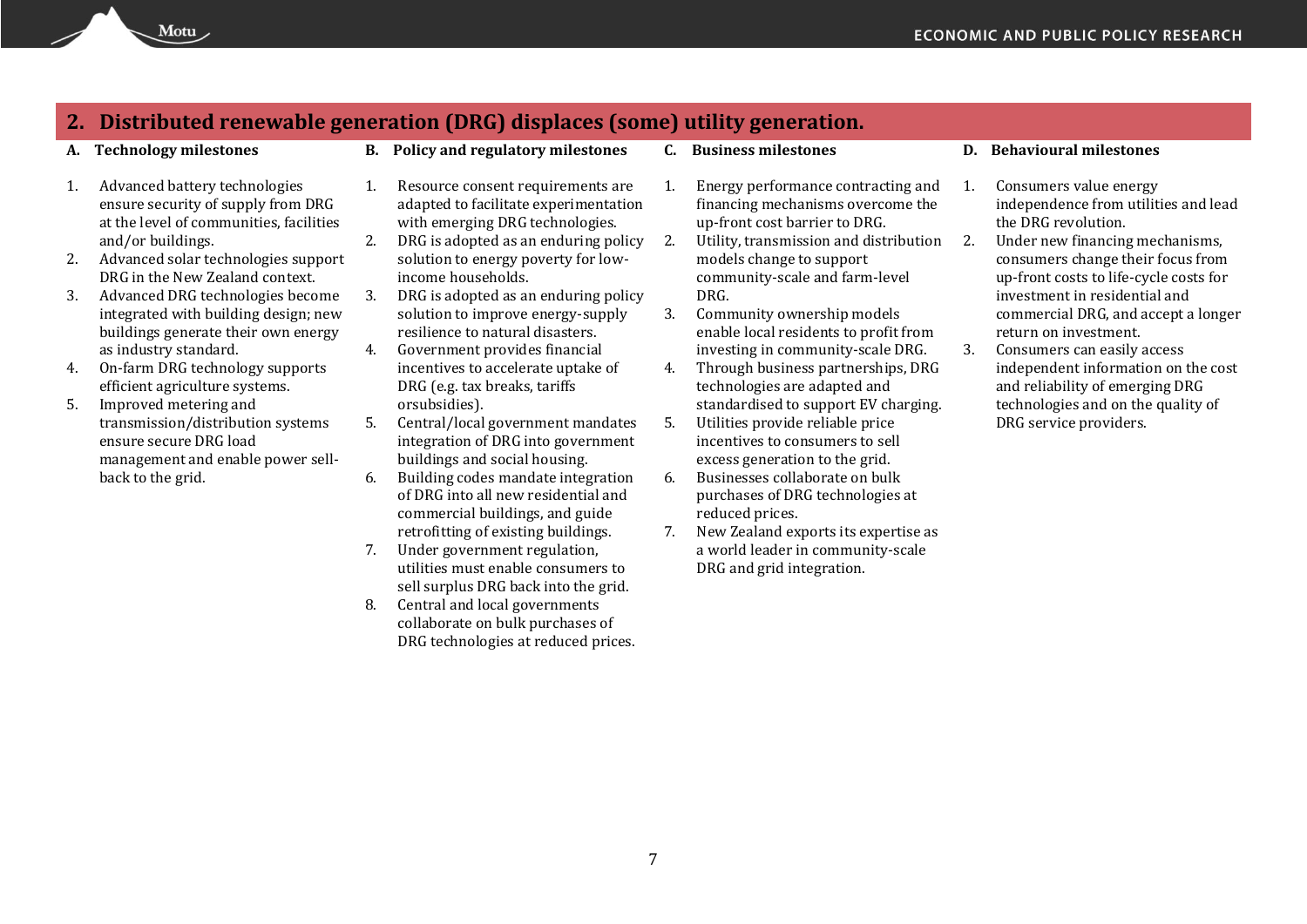### **3. Heat for industrial production and buildings (primarily) is produced with renewable electricity or other non-fossil fuels.**

- 1. Technology advances enable biomass or other renewable fuels (solar thermal, electric heat pumps, enhanced/low-heat geothermal) to be used for high- and lowtemperature industrial heat.
- 2. Technology advances enable biomass or other renewable fuels (solar thermal, electric heat pumps, geothermal) to be used cost effectively for heat in commercial and residential buildings.
- 3. Wind generation is used to drive air compressors to generate motive energy.
- 4. Co-generation of heat and power (CHP) is fuelled by renewable sources (e.g. biomass and geothermal).
- 5. District heating systems fuelled by renewable energy are introduced in New Zealand.
- **A. Technology milestones B. Policy and regulatory milestones C. Business milestones D. Behavioural milestones**
	- 1. Government provides financial incentives to businesses to transition to zero-net-emission industrial heat production (e.g. tax breaks and subsidies).
	- 2. Policies and emissions pricing encourage biomass co-firing with coal as a transitional measure.
	- 3. Regulation imposes a high up-front commissioning fee for new fossil-fuel boilers to factor in the social cost of carbon over the lifetime of the asset.
	- 4. Backstop regulation is used to prohibit industrial heat production with fossil fuels after a specified date.
	- 5. Regulatory efficiency standards are applied to industrial heat production.
	- 6. Under government regulation, CHP generators can sell surplus electricity back into the grid.
	- 7. Government supports R&D for industrial heat production.
- 
- 1. Industries co-locate their production with other energy production to capture waste heat.
- 2. Industries co-locate their production and supply chains strategically to ensure secure biomass/other fuel supply at acceptable cost (e.g. colocating biofuel plantations, forest mills and milk driers).
- 3. Energy- and cost-efficient transport networks deliver fuels to plants.
- 4. Industry users invest in infrastructure to support biofuel development/transport.
- 5. Industries factor a shadow price for the social cost of carbon into investment decisions on energy generation assets.
- 6. Industries use CHP where feasible.
- 7. Industries report their product emission footprint to consumers and shareholders.
- 8. Industries require upstream and downstream suppliers to report and improve the emissions intensity of their goods and services.
- 9. Industries switch to less emissionsintensive production and transportation processes to reduce demand for industrial heat (e.g. for producing milk powder).

- 1. Eco-branding is valued; consumers demand information from producers on the emission footprint of the goods and services they provide, and make purchase decisions accordingly.
- 2. Consumers substitute less emissions-intensive industrial products for today's standard products.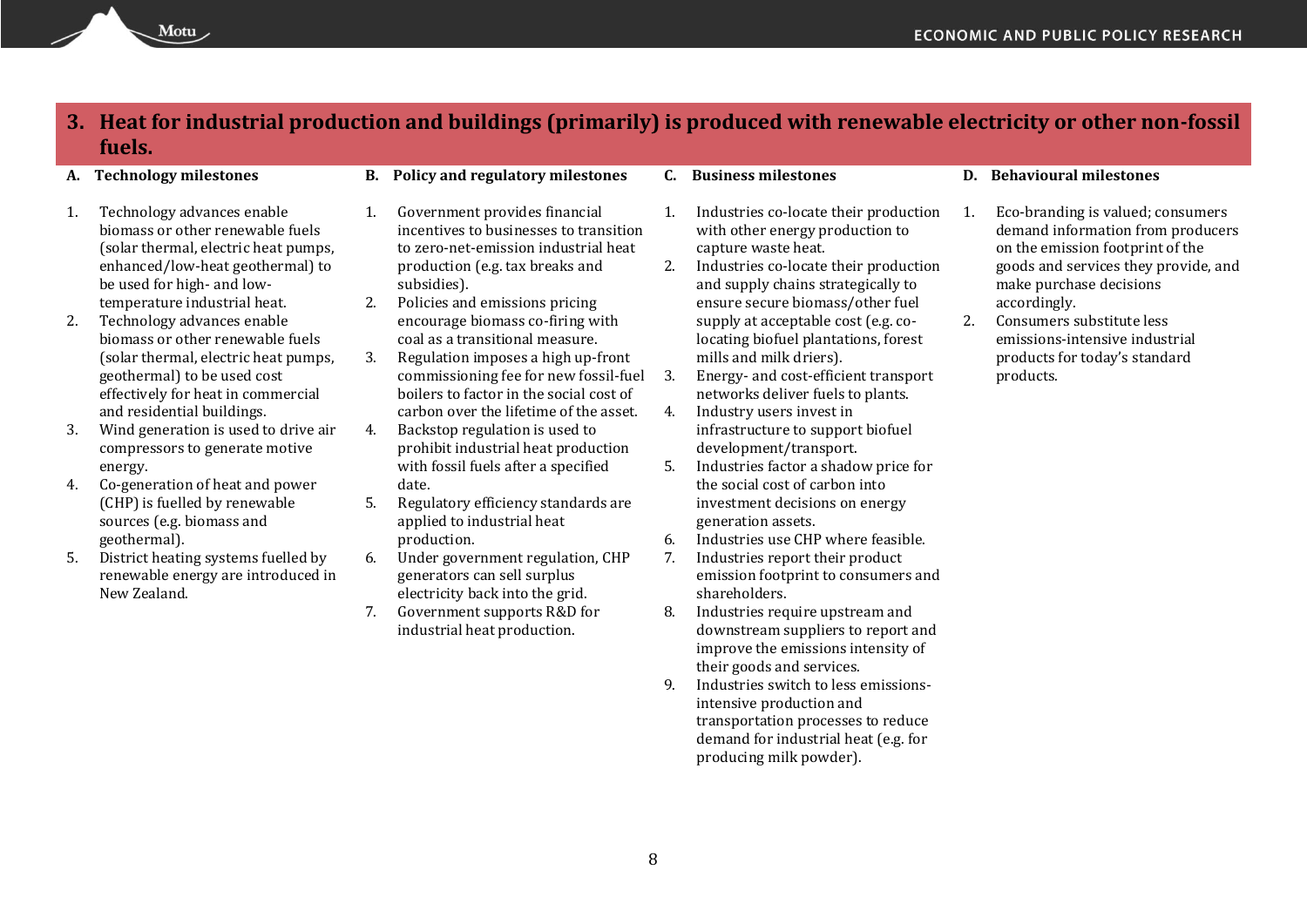# **4. Emissions from fossil fuel or biomass combustion are removed by carbon capture and storage (CCS).**

| А. | <b>Technology milestones</b>                                                                     | В. | Policy and regulatory milestones                                                                                  |    | <b>Business milestones</b>                                                                        | D. | <b>Behavioural milestones</b>                                                   |
|----|--------------------------------------------------------------------------------------------------|----|-------------------------------------------------------------------------------------------------------------------|----|---------------------------------------------------------------------------------------------------|----|---------------------------------------------------------------------------------|
|    | Affordable CCS technology enables<br>net-zero-emission fossil generation.                        |    | Residual fossil generation should<br>produce combined heat and power                                              |    | Industries are co-located with<br>residual fossil fuel electricity                                |    | Communities support operation of<br>fossil fuel generation or industrial        |
|    | Affordable CCS technology enables<br>net-negative-emission biomass<br>energy generation (BECCS). | 2. | (CHP) where possible.<br>The government signals that once<br>CCS is commercially viable, all fossil               | 2. | generation to support CHP.<br>New financing and insurance<br>mechanisms support the uptake of     |    | heat with CCS.<br>Communities support storage of<br>recovered CO <sub>2</sub> . |
| 3. | Captured CO <sub>2</sub> can be stored safely in<br>NZ, exported or used as a feedstock          |    | fuel generation and industrial heat<br>will be required to use CCS.                                               | 3. | CCS and BECCS.<br>Utility and forestry industries                                                 |    |                                                                                 |
| 4. | for other processes.<br>Affordable CCS technology can be<br>applied at industrial scale for      | 3. | Policies and emissions pricing<br>encourage biofuel production for<br>BECCS.                                      | 4. | develop an accord for secure<br>biomass supply for BECCS.<br>Public/private partnerships are used |    |                                                                                 |
|    | emissions from heat production.                                                                  | 4. | Government supports R&D and pilot                                                                                 |    | to commercialise BECCS.                                                                           |    |                                                                                 |
|    |                                                                                                  |    | projects for BECCS.                                                                                               |    | New Zealand exports its expertise as                                                              |    |                                                                                 |
|    |                                                                                                  | 5. | Under regulation, any new fossil<br>generation plant or industrial boilers<br>built after 2015 must be CCS-ready. |    | a world leader in BECCS.                                                                          |    |                                                                                 |
|    |                                                                                                  |    |                                                                                                                   |    |                                                                                                   |    |                                                                                 |

## **5. Disruptive technology transforms supply of power and/or heat.**

- **A. Technology milestones B. Policy and regulatory milestones C. Business milestones D. Behavioural milestones**
	-

1. Unexpected advances in technologies (e.g. hydrogen, fusion) fundamentally change the generation of power and/or heat in ways we cannot predict.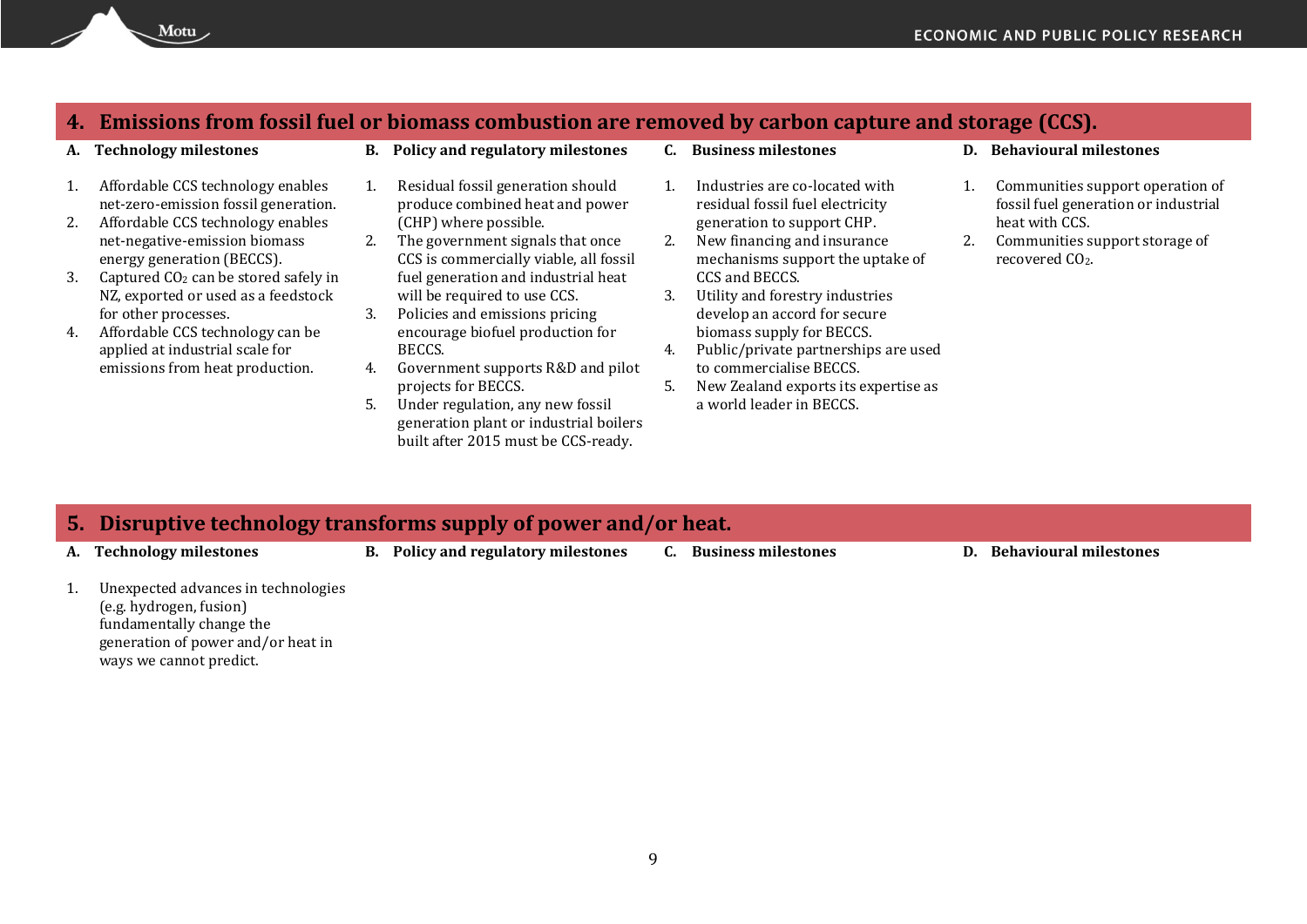### **6. Energy efficiency and energy conservation are promoted to generate multiple benefits.**

- 1. Improvements in energy-efficiency technologies and practices significantly reduce energy demand per capita and support peak load management while improving health, productivity and quality of life.
- **A. Technology milestones B. Policy and regulatory milestones C. Business milestones D. Behavioural milestones**
	- 1. The NZ ETS price signal counteracts the rebound effect, discouraging consumers from increasing energy or other consumption as efficiency improves.
	- 2. More stringent residential and commercial building codes and appliance standards increase energy efficiency.
	- 3. A building warrant-of-fitness programme provides appropriate requirements and incentives for landlords to invest in energy efficiency measures.
	- 4. Central and local governments collaborate on bulk purchases of energy-efficient technologies at reduced prices.
	- 5. Increasing energy efficiency support to low-income households helps to offset the impact of increasing energy prices.
	- 6. Regulations mandate universal insulation in new and existing housing by 2025.
- 
- 1. Utilities and industrial producers invest in energy efficiency improvements in their own operations.
- 2. Utilities are incentivised to help consumers invest in energy efficiency, smart meters and building monitoring systems to manage peak load and offset rising power costs.
- 3. Energy performance contracting overcomes the up-front cost barrier to energy efficiency improvements.
- 4. Online platforms report and rank energy-efficiency performance by commercial buildings and rental properties to incentivise improved performance in the competition for tenants.
- 5. Businesses collaborate on bulk purchases of energy-efficient technologies at reduced prices.
- 
- 1. Smart meters and building monitoring systems provide realtime information about opportunities to reduce electricity use and resulting cost savings.
- 2. Households and businesses are educated about the costs and benefits of options for energy efficiency and energy conservation.
- 3. Under new financing mechanisms, consumers change their focus from up-front costs to life-cycle costs for investment in residential and commercial energy efficiency improvements, and accept a longer return on investment.
- 4. Efforts by households and businesses to reduce electricity use are reported and good performance is recognised publicly.
- 5. Nudges support selection of energyefficient options as the default choice.
- 6. Consumers can easily access independent information on the cost and reliability of emerging energyefficient technologies and on the quality of energy-efficiency service providers.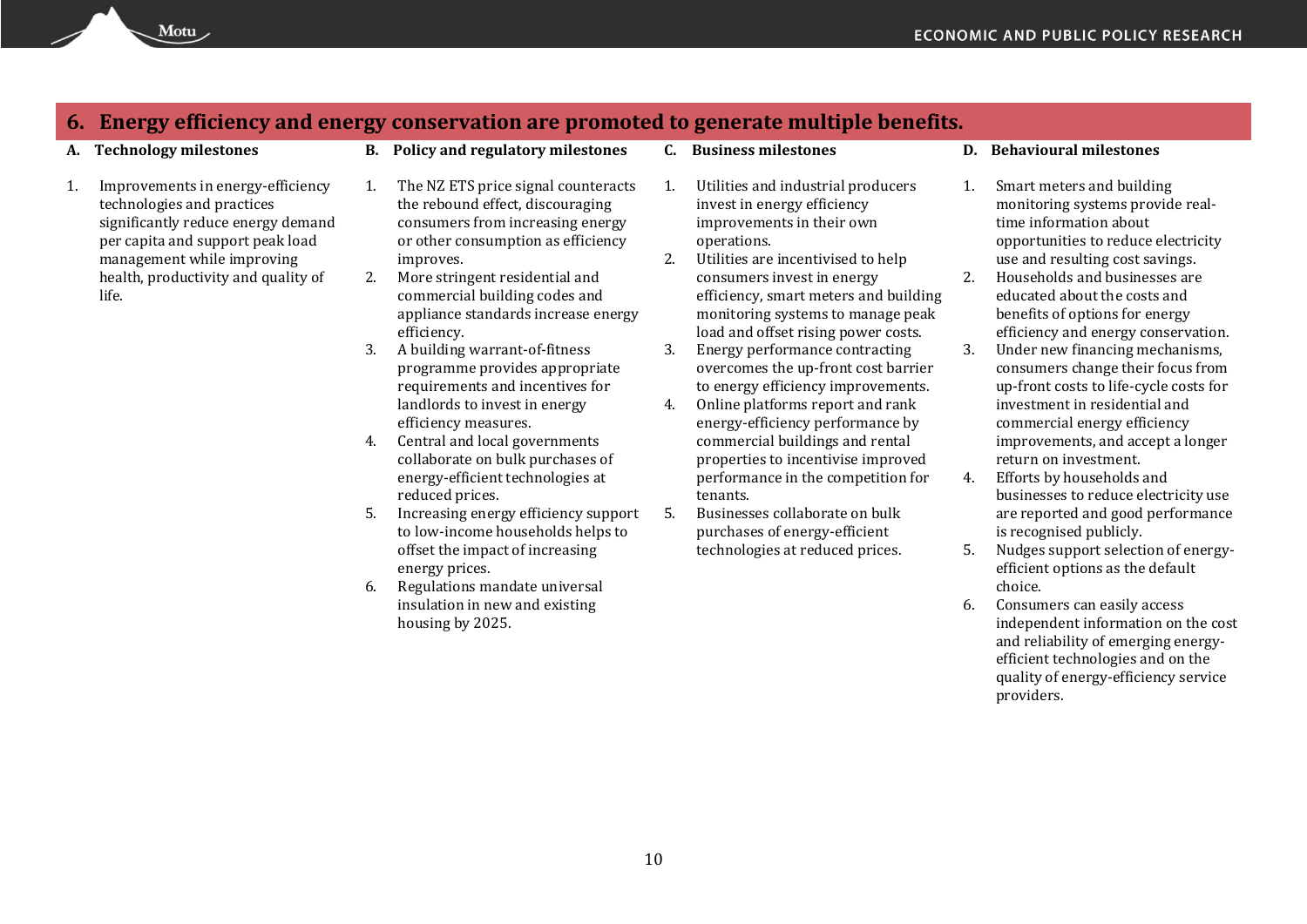| 7. |                                                                                                                                                                                                                                                                                      | Disruptive technology transforms demand for power and/or heat. |                                                                                                                        |                                                                                                            |
|----|--------------------------------------------------------------------------------------------------------------------------------------------------------------------------------------------------------------------------------------------------------------------------------------|----------------------------------------------------------------|------------------------------------------------------------------------------------------------------------------------|------------------------------------------------------------------------------------------------------------|
| А. | <b>Technology milestones</b>                                                                                                                                                                                                                                                         | <b>B.</b> Policy and regulatory milestones                     | <b>Business milestones</b>                                                                                             | D. Behavioural milestones                                                                                  |
|    | Process changes reduce industrial<br>heat needs (e.g. technologies to<br>change drying processes, changes to<br>transit and storage techniques,<br>changes in shipping technologies,<br>increased changed-state products<br>(frozen, molecular, UHT)).<br>Biomass becomes viable for |                                                                | Businesses adopt new technologies<br>that transform production processes<br>to reduce demand for power and/or<br>heat. | Consumers substitute less<br>emissions-intensive products which<br>reduce demand for power and/or<br>heat. |

petrochemical feedstocks.<sup>2</sup>

Motu

 $\overline{a}$ 

 $^2$  This may relate more to industrial process emissions but may have energy implications as well. Need more information.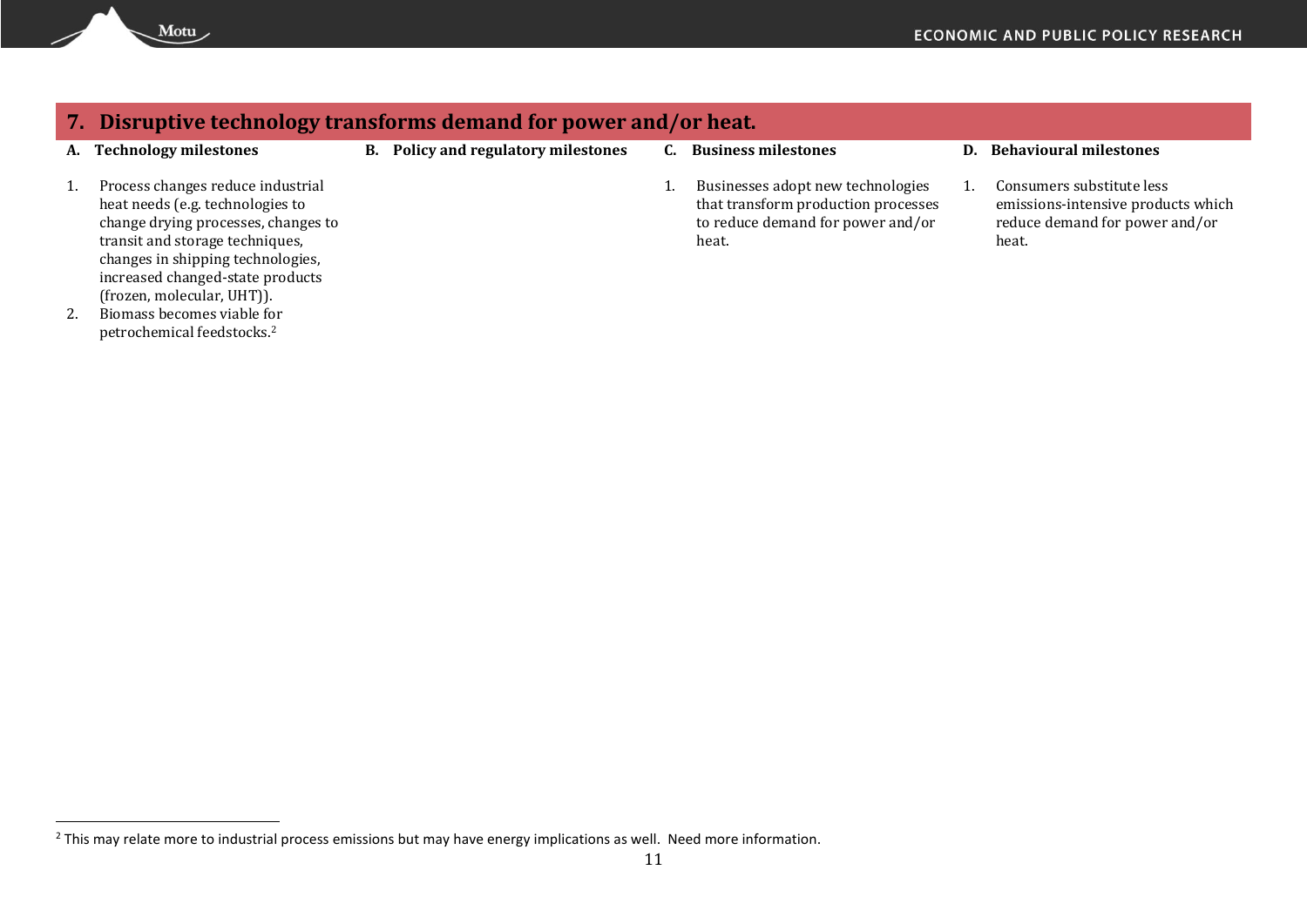# **8. Land transport is powered (primarily) by electricity.**

Motu

- 1. New Zealand's grid is powered (primarily) by renewable energy (see above).
- 2. Technology improvements (especially to batteries) lower the cost and raise the performance of EVs.
- 3. An EV charging network is developed that meets diverse user needs for accessibility and speed.
- 4. Manufacturers standardise EV batteries to facilitate battery exchange and recharging.
- 5. Environmentally sound and costeffective methods for disposing of, or recycling, EV batteries are developed.
- 6. Affordable electrified light rail is developed for lower-density cities.

 $\overline{a}$ 

- **A. Technology milestones B. Policy and regulatory milestones C. Business milestones D. Behavioural milestones**
	- 1. The government funds infrastructure 1. investments for EVs and provides transitional financial incentives for EV purchases (e.g. tax breaks and subsidies).
	- 2. The government guarantees a minimum vehicle resale price for fleet purchasers of EVs.
	- 3. Central government procurement guidelines transparently report the relative life-cycle cost and emissions of EVs.
	- 4. Central and local governments purchase EV fleets to demonstrate the technology and stimulate the second-hand market.
	- 5. Central and local governments support pilot projects for emerging EV technology for heavy vehicles (e.g. public transport, waste collection).
	- 6. Regulations require housing and commercial developments and parking lots to install standardised EV charge points.
	- 7. Central and local governments provide EV incentives such as free or preferential parking, HOV lane access, exemption from road user or congestion charges, reduced vehicle registration fees, etc.
	- 8. Local governments pilot EV car sharing schemes for low-income
- 
- New business models overcome the EV barriers to consumers: up-front cost, range, charge time, fear of reliability/safety.<sup>3</sup>
- 2. Cottage industry developed in EV conversions.
- 3. Owners of gas stations, commercial developments and parking lots pilot EV charging stations to attract customers.
- 4. Time-of-day pricing is used to incentivise EV charging at off-peak times.
- 5. Bulk fleet purchases across NZ and Australia lower purchase prices and seed a growing second-hand market.
- 6. Electricity generators, distributors and/or retailers collaborate with EV importers to build the EV market.
- 7. Markets are developed for recycled materials from scrapped vehicles.
- 8. Vehicle insurance providers create incentives for EVs.

- 1. The public endorses EVs as a contributor to energy independence from imported fossil fuels as well as climate change mitigation.
- 2. Reliable independent information is provided to consumers on the lifecycle costs and environmental impacts of EVs.
- 3. Where feasible, EV charging systems are set by default to use electricity in off-peak times.
- 4. Community EV car-share programmes are developed to build exposure to EVs and mitigate upfront costs.
- 5. Public awareness programmes and use of EVs by role models encourage public interest in EVs.

<sup>&</sup>lt;sup>3</sup> An example is the success of car-share systems that have a much higher uptake of electric vehicles because they address these barriers.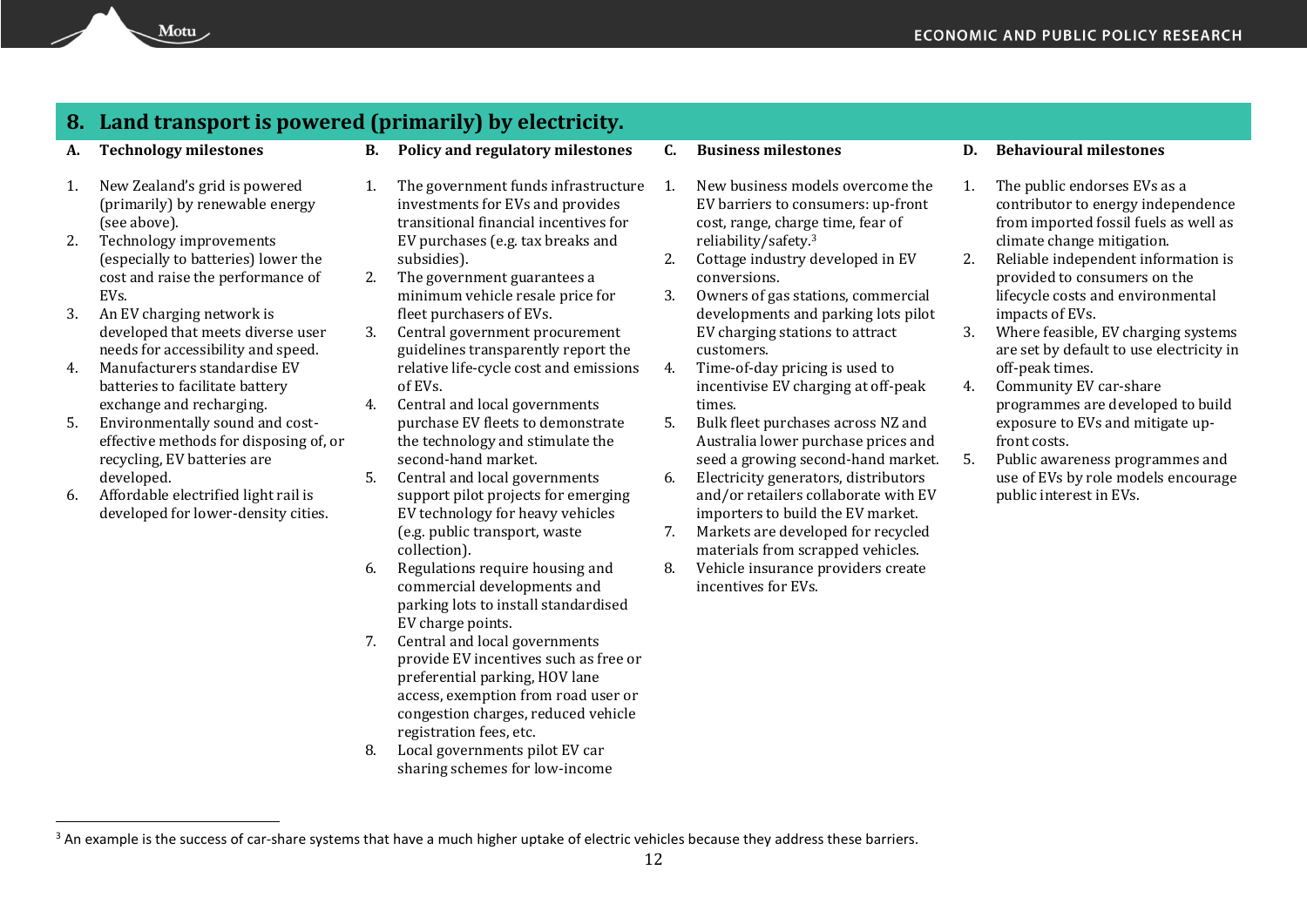### **8. Land transport is powered (primarily) by electricity. A. Technology milestones B. Policy and regulatory milestones C. Business milestones D. Behavioural milestones** communities to address transport poverty. 9. Progressive vehicle emission standards are imposed at the point of import. 10. Progressive vehicle fleet portfolio requirements for the share of EVs

### **9. Land transport is powered (primarily) by biofuel (e.g. bioethanol, biodiesel and/or biogas (CBG, LBG)).**

Motu

- 1. Technology supports the development of cost-effective firstand second-generation biofuels.
- 2. Viable biofuel feedstocks are diversified (e.g. crops, wood waste, food waste).
- 3. Viable and scalable biofuel production processes are demonstrated in the NZ context.
- 4. Biofuel by-products are used as asphalt substitutes, or for other uses (NZ discovery).
- 5. International vehicle manufacturers produce biofuels-ready models as a

**A. Technology milestones B. Policy and regulatory milestones C. Business milestones D. Behavioural milestones**

1. Biofuels are identified in policy as a key to transitioning from ICEs to EVs for passenger transport, and a bridge to a renewable-energy future for

2. The government develops a value proposition for domestic biofuel production and export (leverage as

freight transport.

national advantage). 3. Bio-risks to the fuel supply are assessed and managed. 4. The government funds R&D and infrastructure investments for

biofuel development.

are imposed at the point of import

registration based on GHG emissions

12. Government scrappage programmes help to accelerate fleet turnover.

with a trading system. 11. Differential fees are charged at the point of vehicle import or

13. Rail for freight transport is

intensity.

electrified.

- 1. Through public/private partnerships, the fuel delivery infrastructure is adapted for biofuels.
- 2. Biofuel development is co-located with plantation forestry, forest processing mills, geothermal energy and/or sources of waste heat.
- 3. Domestic and international supply chain implications for biofuel development, delivery and use are identified and managed strategically.
- 4. New Zealand becomes a net exporter of sustainable biofuels.

- 1. With eco-branding, households and businesses are willing to pay a price premium for biofuels.
- 2. Households and businesses offset price increases from biofuels through more efficient vehicle use and by reducing VKT.
- 3. Consumers put pressure on producers to use biofuels in their fleet.
- 4. Consumers "save the V8" by using biofuels.
- 5. Car racing using fossil fuels becomes taboo.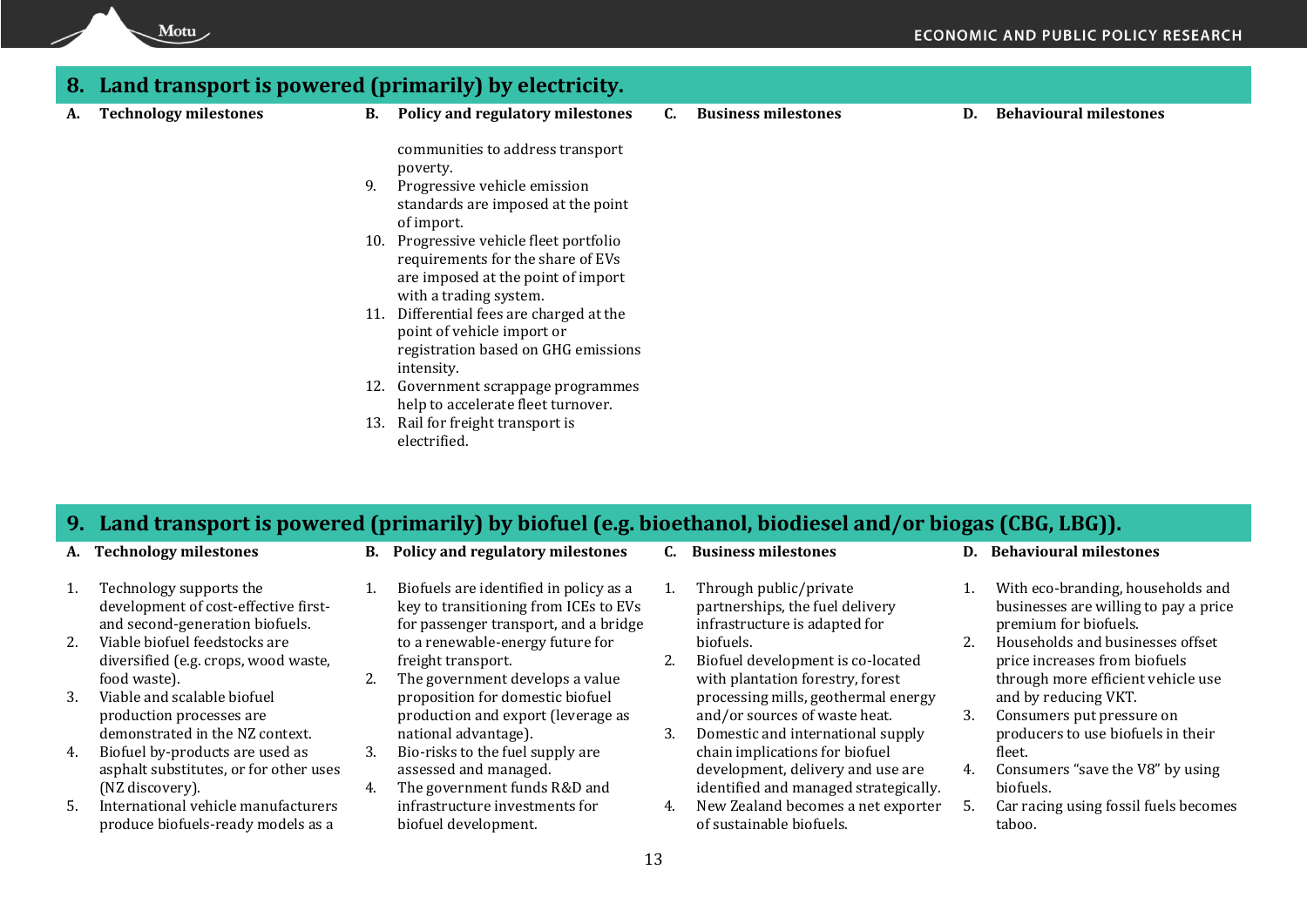## **9. Land transport is powered (primarily) by biofuel (e.g. bioethanol, biodiesel and/or biogas (CBG, LBG)).**

Motu

standard, and increase the size of vehicles that can use biofuels.

- 6. Biofuel processing uses geothermal or waste heat where feasible.
- 7. Specialised biofuels are developed for use in shipping and aviation.
- 
- 5. Central and local governments collaborate to develop a nationally coordinated, regionally delivered biofuel plan.
- 6. Policies and emissions pricing encourage forest planting for biofuel production.
- 7. The government offers loan guarantees for major new capital investments for biofuel production.
- 8. The government develops purchasing agreements for biofuels for use in government fleets.
- 9. Government policy ensures domestic and imported biofuels are sustainably sourced, and issues an NPS for biofuel production.
- 10. Progressive vehicle emission standards are imposed at the point of import.
- 11. Progressive vehicle fleet portfolio requirements for the share of biofuel vehicles are imposed at the point of import with a trading system.
- 12. Regulations are developed for introducing biofuels in shipping and aviation.
- 13. NZ government leads an international accord to facilitate uptake of biofuel for international aviation.
- 
- **A. Technology milestones B. Policy and regulatory milestones C. Business milestones D. Behavioural milestones**
	- 5. New Zealand exports its expertise in developing a biofuel industry.
	- 6. Eco-branding benefits incentivise businesses to use biofuels in their fleet.
	- 7. Biofuel use becomes industry standard for movement of heavy freight.
	- 8. AirNZ leads development of biofuel technology and infrastructure for aviation.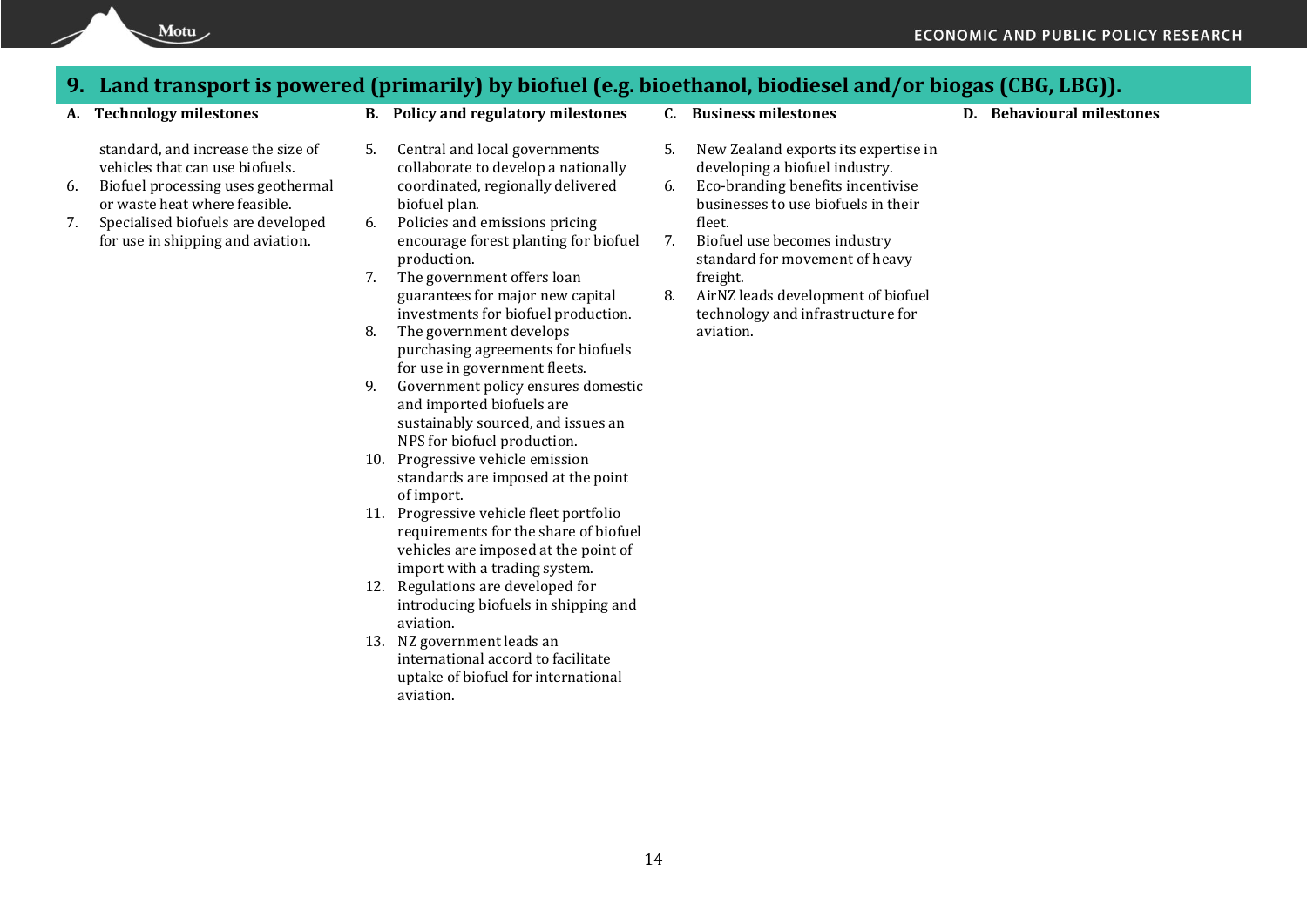## **10.Disruptive technology transforms land transport energy supply.**

|    | A. Technology milestones                                                                                                         | <b>B.</b> Policy and regulatory milestones                                                                                                                                                                            | <b>Business milestones</b> | D. Behavioural milestones |
|----|----------------------------------------------------------------------------------------------------------------------------------|-----------------------------------------------------------------------------------------------------------------------------------------------------------------------------------------------------------------------|----------------------------|---------------------------|
| 1. | Unexpected advances in technologies<br>and fuels (e.g. hydrogen)<br>fundamentally change transport in<br>ways we cannot predict. | The government invests in<br>infrastructure supporting the<br>integration of renewable hydrogen<br>or other renewable fuels into the<br>transport system, either alongside or<br>in place of electricity or biofuels. |                            |                           |

### **11.Vehicle fuel efficiency increases significantly.**

Motu

- 
- 1. Improvements in vehicle design significantly reduce fuel demand, both during the phase-out of fossil fuels and use of renewable fuels for transport.
- 2. Driverless cars are proven effective, improving the efficiency of car operation and road use and reducing congestion in urban areas.
- 1. Progressive vehicle fuel efficiency standards are imposed at the point
- of import. 2. Government scrappage programmes
	- help to accelerate fleet turnover.
- 3. Central and local governments pilot the use of driverless cars
- 
- 1. Businesses require highly fuelefficient vehicles in their fleets.

### **A. Technology milestones B. Policy and regulatory milestones C. Business milestones D. Behavioural milestones**

- 1. Consumers respond positively to vehicle efficiency labelling programmes.
- 2. People transition to very small vehicles.
- 3. People transition to highly efficient driverless cars.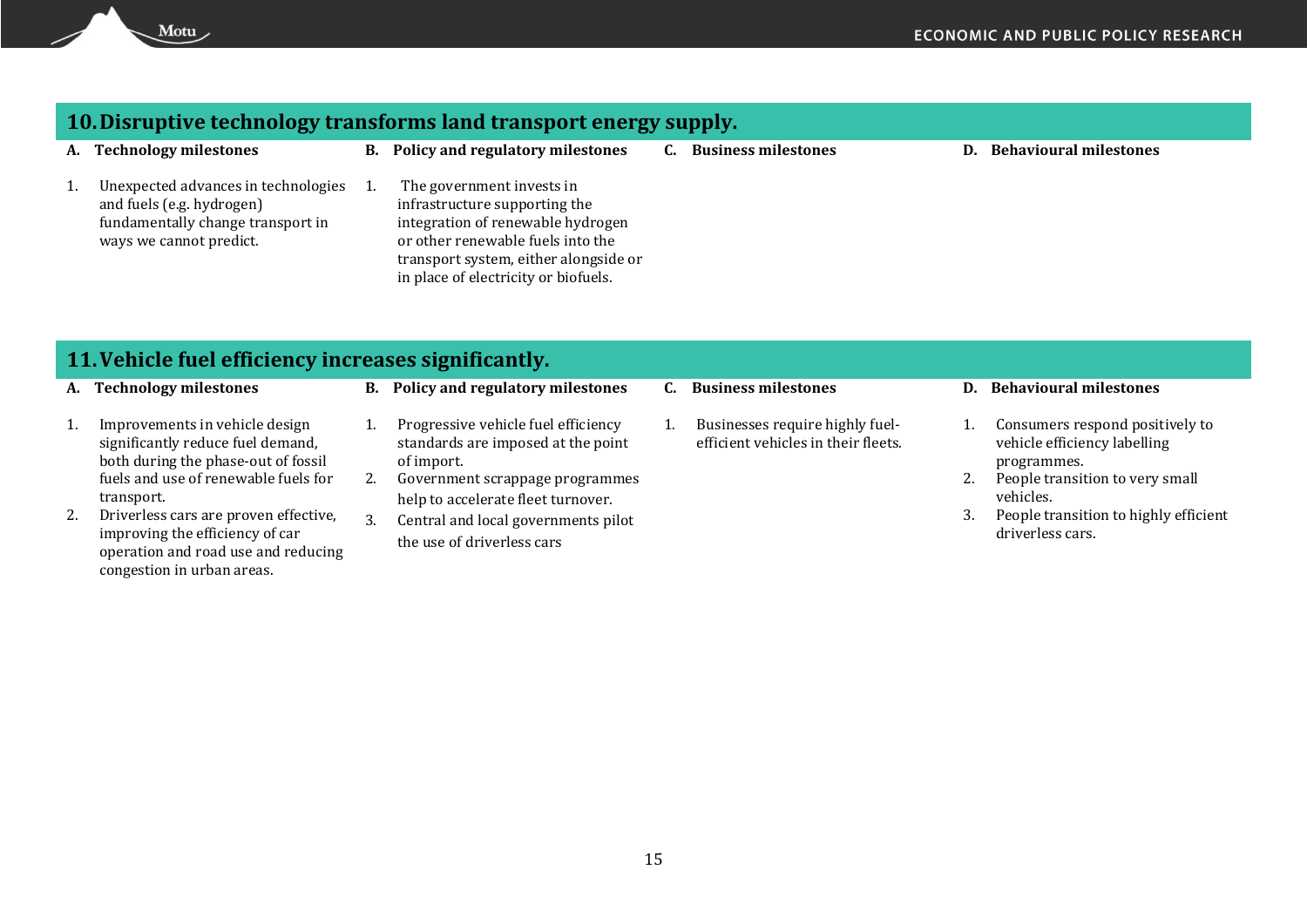### **12.Private motor vehicle use is heavily displaced by public, other shared or active transport modes.**

- 1. Network management technology improves the delivery of public transport services to increase access and convenience, meet demand and reduce total travel time for users.
- 2. Public transport vehicles are redesigned to improve the ridership experience.
- 3. Technology for e-bikes improves performance and lowers cost.
- 4. Light rail becomes economic in urban areas.
- **A. Technology milestones B. Policy and regulatory milestones C. Business milestones D. Behavioural milestones**
	- 1. Road networks are redesigned to favour public, shared and active transport modes.
	- 2. The transport network is designed to facilitate commuter connections between rail, ferries, airports, and public and active transport.
	- 3. The government improves infrastructure for public and active transport.
	- 4. Central and local government change their criteria for evaluating the lifecycle cost and environmental impacts of transport investments to favour public and active transport.
	- 5. Central and local government reforms public transport operating models to improve performance (efficiency, quality and cost), including in rural and low-density communities.
	- 6. Government increases subsidies for public transport to reflect publicgood benefits.
	- 7. Congestion pricing and increasing parking fees discourage personal vehicle use.
	- 8. Central and local governments pilot the use of vehicle-share programmes.
	- 9. Government leads better coordination of transport financing across central and local government and business.
- 
- 1. New business models are developed for delivering affordable and highconvenience public transport in both high- and low-density areas.
- 2. The size of public transport vehicles is matched to demand.
- 3. New business models are developed for providing safe and reliable vehicle-sharing and shared-ride services.

- 1. Employers offer bikes, e-bikes and bus passes to employees, rather than company cars and parking spaces.
- 2. Employers and schools organise bike sharing and carpooling programmes.
- 3. Ferries, rail and buses provide bike racks for commuter use.
- 4. Schools encourage use of buses and active transport.
- 5. People join vehicle-share programmes rather than owning multiple vehicles.
- 6. Vehicle-share systems allow drivers to select the size and type of vehicle to meet their needs on a trip-by-trip basis.
- 7. People embrace carpooling for routine travel to work, school and social activities.
- 8. People embrace walking and cycling for recreation, health and fitness.
- 9. It feels "wrong" to drive in a large car by yourself.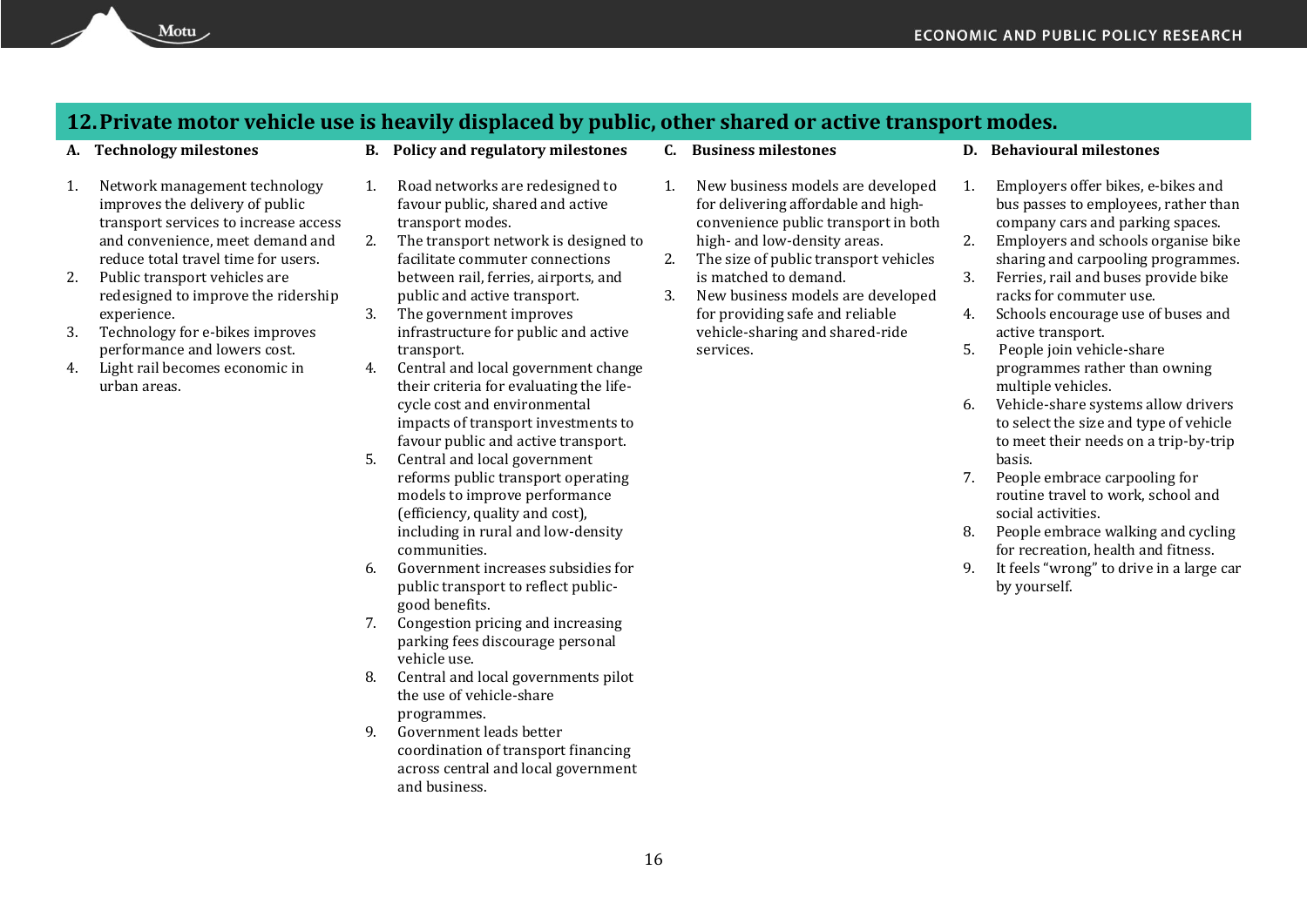### **13.Private motor vehicle use is significantly reduced by urban planning and/or culture change.**

- 1. New networking and information sharing technologies better match transport supply with demand.
- 2. Development of autonomous vehicles enables new solutions to meeting collective transport needs.
- **A. Technology milestones B. Policy and regulatory milestones C. Business milestones D. Behavioural milestones**
	- 1. Under improved central and local government planning guidelines, urban infrastructure increasingly supports high density, mixed-use development that reduces transport demand.
	- 2. Reduced transport demand is factored into strategies for provision of affordable housing.
	- 3. Government policy supports new business models for transport service provision that reduce overall demand (e.g. Uber, if this is the case).
- 
- 1. Businesses locate in mixed-use areas to reduce commuting time for employees.
- 2. New business models support deployment of new transport technologies or services (e.g. autonomous vehicles and car sharing systems)
- 3. Vehicle insurance providers charge on a per-km rather than per-vehicle basis.
- 4. Vehicle insurance providers accommodate new business models for transport service delivery (e.g. autonomous vehicles, car sharing)
- 5. Businesses support telecommuting or development of regional work hubs that reduce commuting demands on employees.

- 1. People demand urban planning that reduces the need for private motor vehicle use.
- 2. People embrace digital access to employment, social and other opportunities and reduce transport demand.
- 3. Popular culture marketing campaigns reduce transport demand.
- 4. The social norm changes from personal vehicle ownership to car sharing or other collective transport solutions.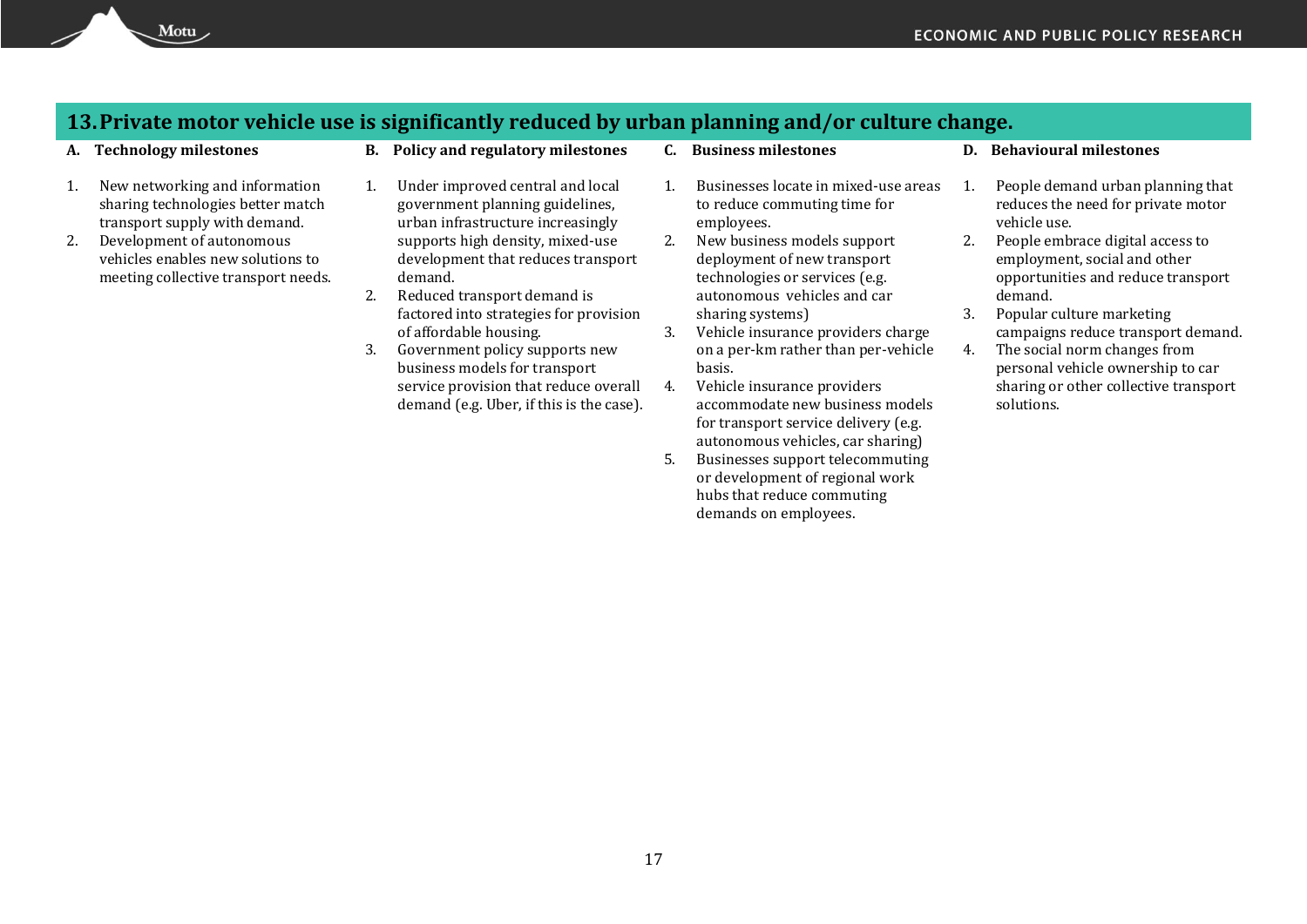# **14.Freight mode shifts significantly from road to rail and shipping.**

 $Motu$ 

| А. | <b>Technology milestones</b>                                                    |    | <b>B.</b> Policy and regulatory milestones                                                                   |    | <b>Business milestones</b>                                                                            | <b>Behavioural milestones</b>                                                     |
|----|---------------------------------------------------------------------------------|----|--------------------------------------------------------------------------------------------------------------|----|-------------------------------------------------------------------------------------------------------|-----------------------------------------------------------------------------------|
|    | Rail and shipping are powered<br>(primarily) by renewable fuels (see<br>above). |    | Government supports upgrades to<br>rail and port infrastructure for<br>freight transport and solves regional |    | Businesses change regional freight<br>delivery networks to allow greater<br>use of rail and shipping. | With eco-branding, consumers<br>reward freight transport by rail and<br>shipping. |
|    |                                                                                 |    | access issues.                                                                                               |    | Freight transport is coordinated to                                                                   | Consumers accept slower delivery                                                  |
|    |                                                                                 | 2. | Urban development is coordinated to<br>support access to freight transport                                   |    | maximise loading of rail and<br>shipping.                                                             | times to reduce freight transport<br>emissions.                                   |
|    |                                                                                 |    | by rail and shipping.                                                                                        | 3. | Businesses factor transport                                                                           |                                                                                   |
|    |                                                                                 | 3. | Government increases road user                                                                               |    | emissions into their carbon footprint                                                                 |                                                                                   |
|    |                                                                                 |    | charges for freight transport.                                                                               |    | calculations and publish the results<br>for marketing advantage.                                      |                                                                                   |
|    |                                                                                 |    |                                                                                                              |    |                                                                                                       |                                                                                   |

# **15.Freight transport demand declines significantly due to changes in technology or consumer demand**

| Policy and regulatory milestones<br><b>Behavioural milestones</b><br>A. Technology milestones<br><b>Business milestones</b><br>В.<br>D.                                                                                                                                                                                                                                                                                        |                                                                        |
|--------------------------------------------------------------------------------------------------------------------------------------------------------------------------------------------------------------------------------------------------------------------------------------------------------------------------------------------------------------------------------------------------------------------------------|------------------------------------------------------------------------|
| Breakthroughs in manufacturing<br>New business models support<br>trading of IP rather than trading of<br>technology (e.g. 3-D printing) reduce<br>2.<br>demand for freight transport.<br>make the effort to "buy local."<br>manufactured products.<br>Businesses support local<br>manufacture of goods for local<br>consumption.<br>Businesses improve logistics<br>management methods to deliver<br>freight more efficiently. | People reduce consumption of goods.<br>Through eco-branding, consumers |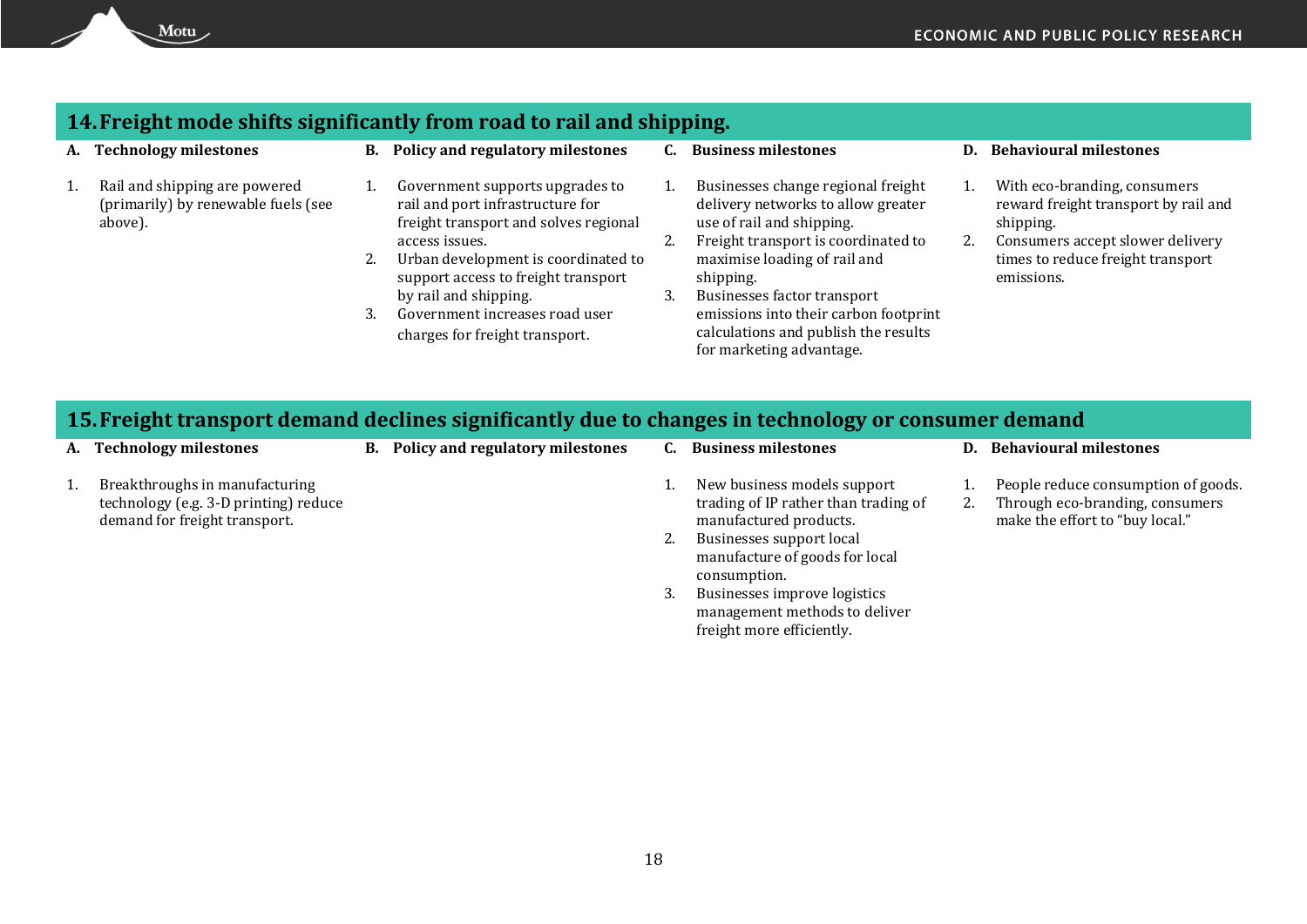### **16.NZ operates an ultra-GHG-efficient livestock sector.**

- 1. Real-time measurement tools are available for farmers to see the impact of their decisions on greenhouse gas emissions (and cobenefits).
- 2. We have credible research on the cost-effectiveness of capping effluent ponds and biodigesters/energy.
- 3. New feasible and cost-effective mitigation technologies have been found for livestock nitrous oxide and methane.
- 4. Methane-neutral systems for dairy have been created. Recovered methane is used for energy or flared.
- **A. Technology milestones B. Policy and regulatory milestones C. Business milestones D. Behavioural milestones**
	- 1. A pricing mechanism is established to reward efficiency and discourage inefficiencies – poorly performing farmers have incentives to become more efficient.
	- 2. Water use and quality are priced (capture externalities).
	- 3. Regulation on land-use change is built into Council/local government planning, with mitigation considerations for appropriate land use.
	- 4. Regional Councils and Resource Management Act facilitate transition to low-emissions food.
	- 5. An effective rural extension programme is implemented to improve farmer training in ultraefficient livestock production.
	- 6. New mitigation technologies for livestock nitrous oxide and methane (e.g. inhibitors or vaccines) are approved internationally and in NZ regulations.
	- 7. A methodology has been agreed internationally for GHG measurement on farm – to compare GHG efficiency across countries and farm systems.
	- 8. A metric for comparing nutrition from different sources has been agreed globally.
	- 9. Mandatory farm-level reporting of GHGs has been implemented.
	- 10. Regulation requires specific practices – e.g. farmers have to

- 1. Efficiency across the curve has increased; farmers still producing dairy and sheep/beef are ultra-GHG efficient.
- 2. An industry group has developed practical and effective tools to measure and verify GHGs on farm.
- 3. Barriers to take-up of new technologies have been overcome.
- 4. Precision agriculture tools are widely used.
- 5. Milk company business models have changed from provider to valueadded consumer products (value from quality not quantity).
- 6. Reform in the sheep-beef sector has improved coordination within supply chains.
- 7. Traceability mechanisms have been set up to facilitate value from low emissions.
- 8. Improved supply chain management has created close connections with consumers.
- 9. New Zealand companies are exporting expertise in low-emission technology.

- 1. Networks and communications channels are fully utilised to share accurate information and debunk myths and misperceptions.
- 2. Sector conversations are held on efficiency measures and technology uptake.
- 3. Trust is established between government (central and regional) and the farming community.
- 4. New mitigation technologies for livestock nitrous oxide and methane (e.g. inhibitors or vaccines) are acceptable to consumers,
- 5. Consumer demand for low emissions food products (recognition of nutrient density – or other measure of nutrition) makes them profitable.
- 6. Herd homes are cool looking.
- 7. A new generation of smart exportfocused entrepreneurs and marketers manages livestock value chains.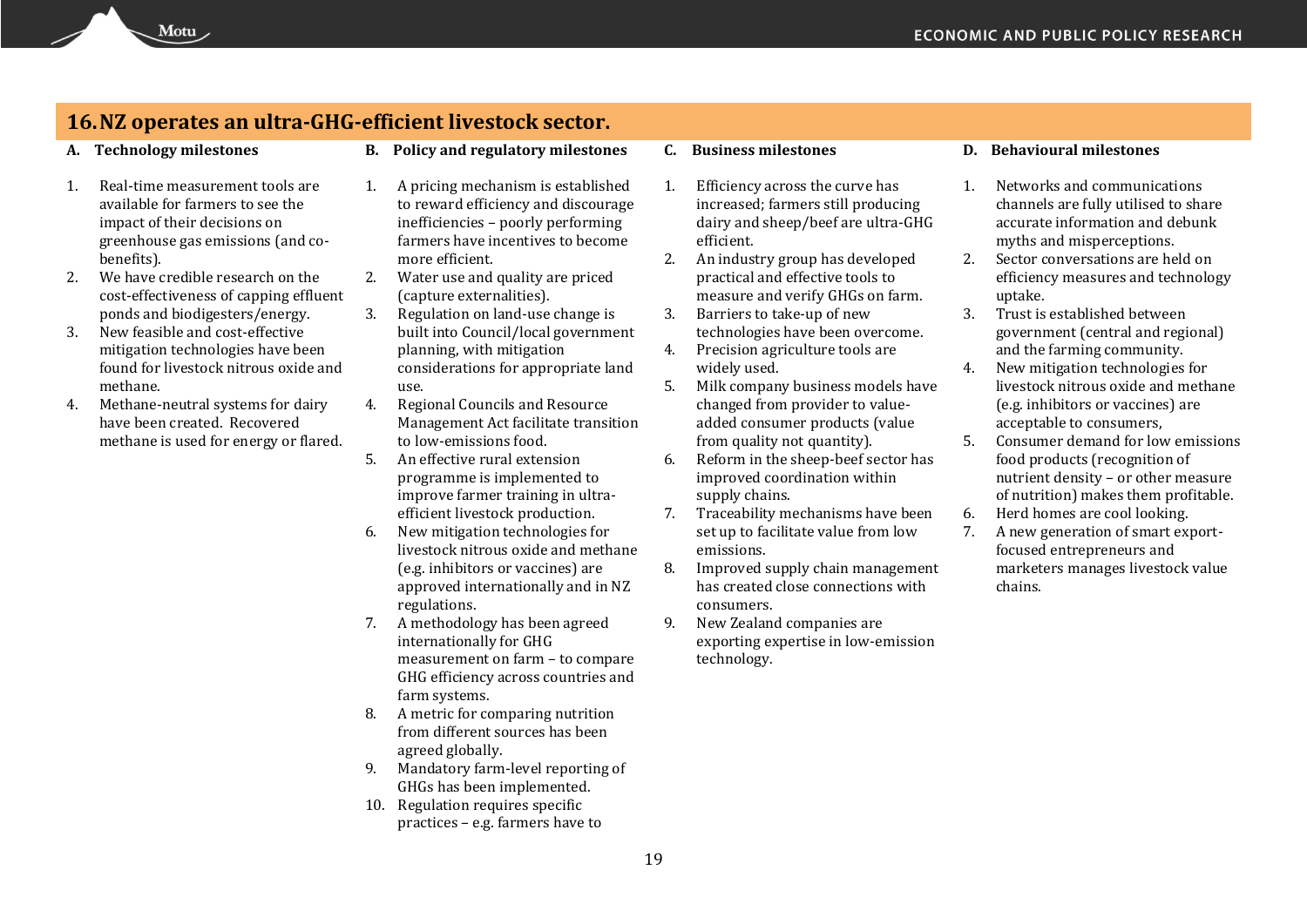# Motu

## **16.NZ operates an ultra-GHG-efficient livestock sector.**

- 
- **A. Technology milestones B. Policy and regulatory milestones C. Business milestones D. Behavioural milestones**

capture gas from effluent ponds (to generate energy or just flare).

- 11. Regulation requires that farms must meet efficiency benchmark X.
- 12. Regulation limits conversions to high-GHG production or places a moratorium on increasing ruminants.

# **17.NZ produces zero-CH4, low-N2O nutrition.**

- 
- **A. Technology milestones B. Policy and regulatory milestones C. Business milestones D. Behavioural milestones**
- 1. Real-time measurement tools are available for farmers to see the impact of their decisions on GHG emissions (and co-benefits).
- 2. Profitable non-ruminant land use options have been found and tested. (e.g. horticulture; crop production to feed poultry, insects or aquaculture; production of petri-protein).
- 3. Water quality issues with aquaculture have been solved.
- 4. New feasible and cost-effective mitigation technologies have been found for fertiliser use and other  $N_2O$ emissions from cropping.
- 5. Biosecurity issues for insect production have been solved.
- 1. A pricing mechanism is established to reward efficiency and discourage inefficiencies – poorly performing farmers have incentives to become more efficient.
- 2. Seed money is available to develop and implement alternatives to livestock production and use of nitrogenous fertilisers.
- 3. A metric for GHG intensity of nutrition is agreed globally.
- 4. Mandatory farm-level reporting of GHGs is adopted.
- 5. Regulation requires specific practices – e.g. fertiliser management plans to optimise timing and method of application.
- 6. Regulation requires that farms must meet efficiency benchmark X.
- 7. Regulation on land-use change is built into Council/local government planning, with mitigation

- 1. Efficiency of performance across the curve increases. Use of nitrogenous fertilisers is optimised. Precision agriculture tools are widely used.
- 2. Traceability mechanisms are set up to facilitate value from low emissions.
- 3. Barriers to take-up of new products and technologies have been overcome.
- 4. There is increased use of nonruminant animals.
- 5. New industries are established for zero-methane foods (market research, etc.).
- 6. Improved supply chain management is applied to create close connection with consumers.
- 7. Capital is mobilised to change land uses.
- 8. Business models are developed for indigenous plantations.

- 1. Networks and communications channels are fully utilised to share accurate information and debunk myths and misperceptions.
- 2. Sector conversations are held on new products.
- 3. Trust is established between government (central and regional) and farming community.
- 4. Consumer demand for low-emissions food products (recognition of nutrient density – or other measure of nutrition) makes them profitable.
- 5. Industry training and universities have transitioned out of training young farmers for ruminant agriculture and into alternatives.
- 6. We have built capability to grow NZ's economy from primary production to clean tech.
- 7. Consumer diet has changed (e.g. franchised insect bars; children prefer no-methane food options).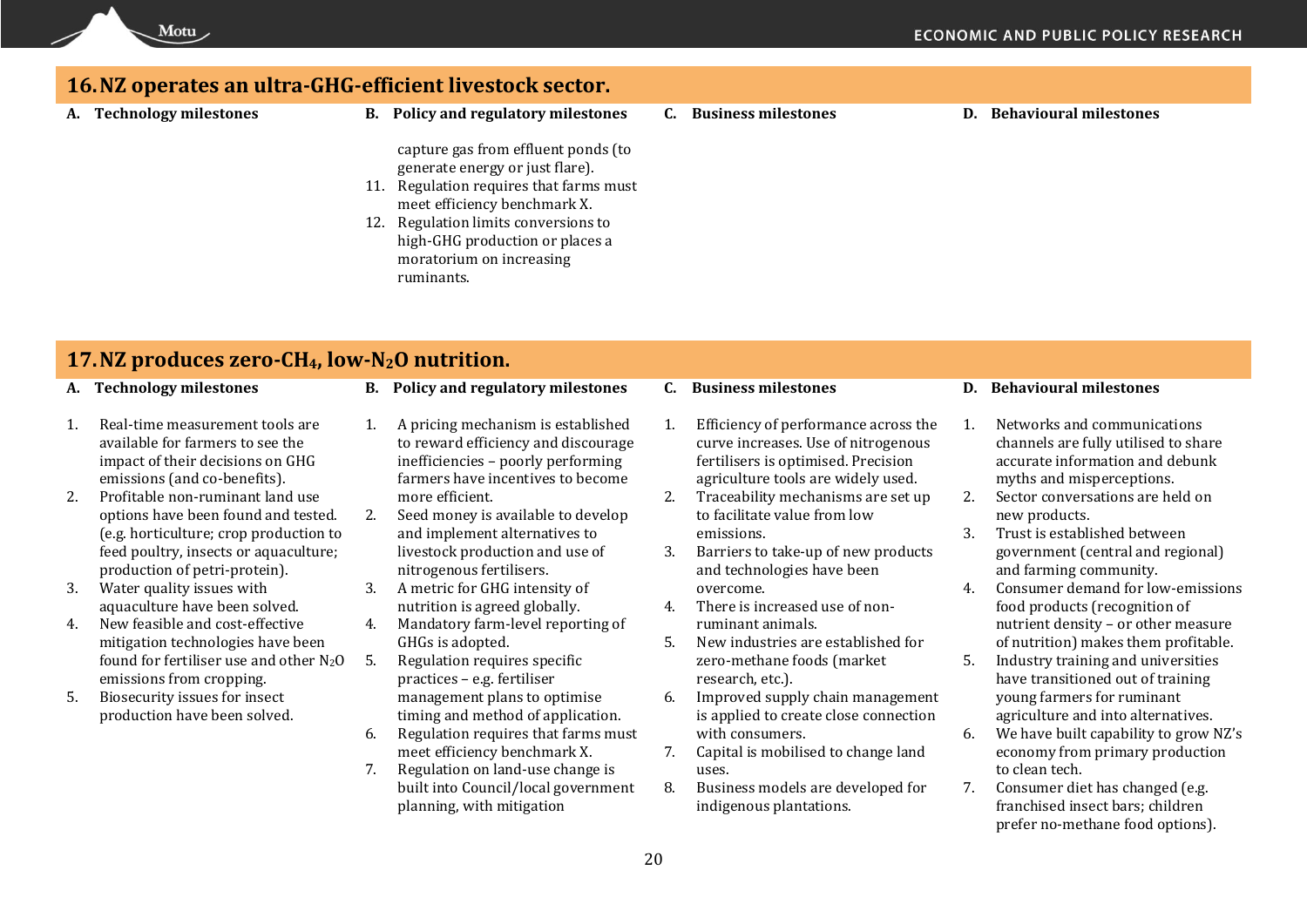## **17.NZ produces zero-CH4, low-N2O nutrition.**

Motu

**A. Technology milestones B. Policy and regulatory milestones C. Business milestones D. Behavioural milestones**

considerations for appropriate land use.

- 8. Regional Councils and the Resource Management Act facilitate the transition to low-emissions food.
- 9. New structures are set up to support new industries – Producer Boards (legumes, nuts, insects…).
- 10. National Policy Statement is implemented around bio-diverse plantation forests.
- 11. An effective rural extension programme is implemented to train farmers in alternative food production.
- 
- 9. NZ exports expertise in low-emission food products and technologies.

8. Animal rights issues associated with new types of food production are addressed.

### **18.NZ reduces food waste across the chain of food production and consumption.**

- 
- **A. Technology milestones B. Policy and regulatory milestones C. Business milestones D. Behavioural milestones**
- - 1. Businesses collaborate to transform food supply chains to improve efficiency, match supply to demand and reduce waste.
	- 2. Supermarkets develop programmes to reduce food waste and distribute surplus food to communities in need.
	- 3. Businesses, schools and institutions match food supply to demand and distribute surplus food to communities in need.
	- 4. On-farm milk waste is reduced.
	- 5. Food waste is collected for biofuel production.
- 
- 1. Consumers value food more and make an effort not to waste it.
- 2. Consumers don't expect supermarkets to stock large amounts of perishable foods.
- 3. Consumers become more willing to substitute canned/refrigerated food for fresh food.
- 4. Consumers eat more seasonal food which reduces need for storage.
- 5. Consumers are well informed about the emission impact of wasting food.
- 1. New technologies improve effectiveness of food
	- preservation/refrigeration/storage. 1. An accord with supermarket chains is negotiated to reduce food waste.
- 2. Food waste can be converted into cost-effective biofuels.